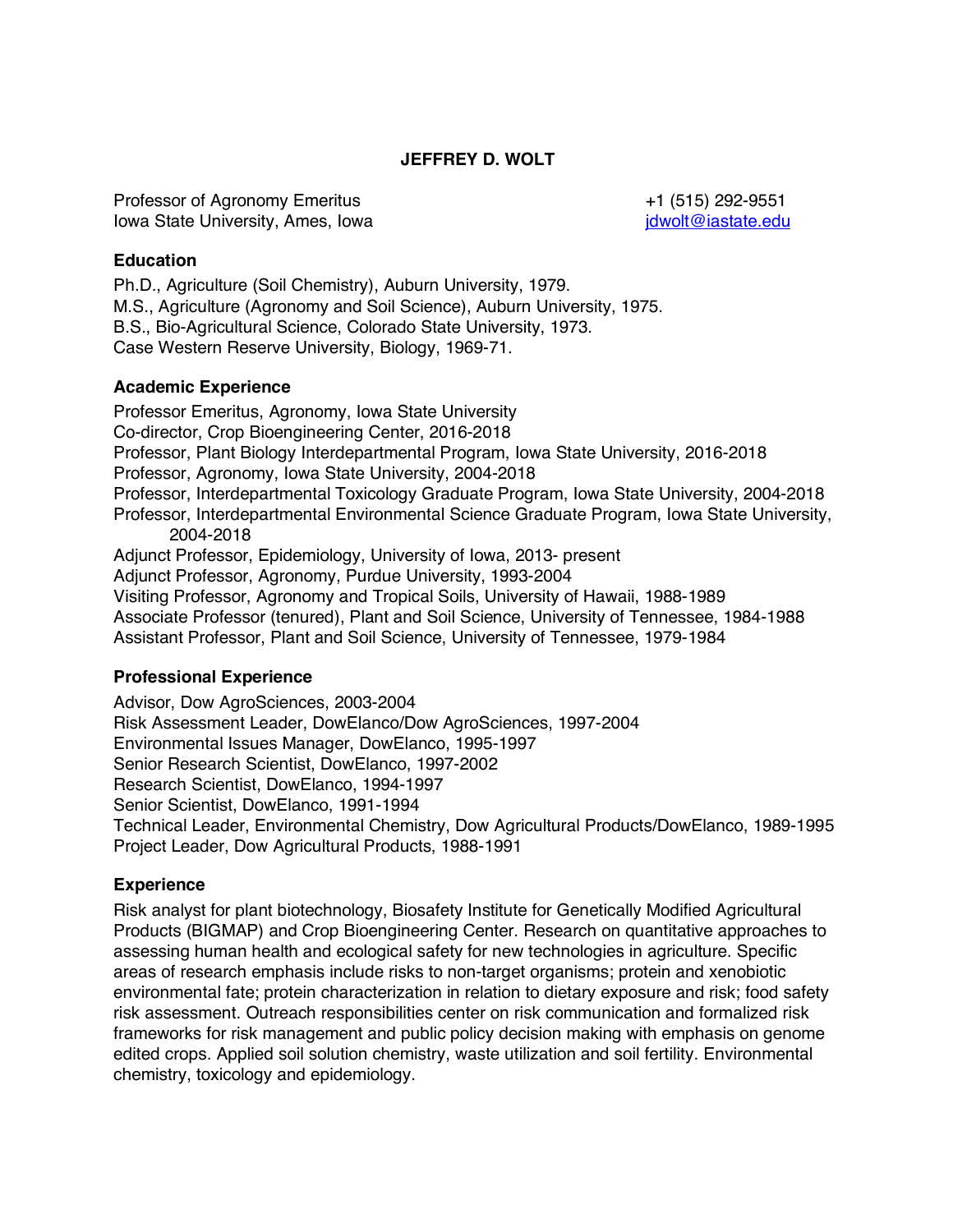## **Current Interests**

Biotechnology safety analysis applied to risk management and science policy decision making. Environmental and ecotoxicological risk assessment. Food and feed safety risk assessment. Soil and environmental chemistry applied to exposure assessment, efficacy, environmental monitoring, environmental toxicology, and environmental fate of xenobiotics and genetically modified agricultural products. Applied soil solution chemistry.

# **Membership in Professional Societies**

American Society of Agronomy American Association for Advancement of Science (current) American Chemical Society Council for Agricultural Science and Technology Crop Science Society of America International Organization for Biological Control International Society for Environmental Biosafety Research (current) Society for Risk Analysis Society of Toxicology Soil Science Society of America

## **Honors and Awards**

Member, National Academies of Science, Engineering and Medicine Committee on Future Biotechnology Products and Opportunities to Enhance Capabilities of the Biotechnology Regulatory System (2016)

Roster of Experts, Joint FAO/WHO Expert Committee on Food Additives (JECFA) (2016-2021)

Member, National Research Council Committee to Review of California's Risk Assessment Process for Pesticides (2015)

Fellow, American Society of Agronomy (2004)

Critical Contributions to Herculex™ Registration, Dow AgroSciences (2001)

Outstanding Mentor, DowElanco (1999)

Discovery Back Integration Team, DowElanco (1994)

Site Relocation Team, DowElanco (1991)

Sigma Xi (1978)

Phi Kappa Phi (1976)

Gamma Sigma Delta Honor Society of Agriculture (1975)

# **Professional Society & Association Activities**

Emerging Issues in Soil Science Committee, Soil Science Society of America (2007) Training and Continuing Education, Soil Science Society of America (2003 – 2007; Chair, 2007) Sustaining Member Representative, ASA/CSSA/SSSA (2001 – 2004) Non-target Organism Committee, CropLife, Agricultural Biotechnology Stewardship Technical Committee, ABSTC (2001 – 2004) Steering Committee, CropLife, Agricultural Biotechnology Stewardship Technical Committee,

ABSTC (2001 – 2004) Applied Soil Sci Award Committee, Soil Science Society of America (2001 – 2004; Chair, 2004) Co-leader, FIFRA Environmental Model Validation Task Force, FEMVTF (1995-2001) AAAS Chemistry Division Liaison, Soil Science Society of America (1995 – 1998) Membership Committee, American Society of Agronomy (1980 – 1983)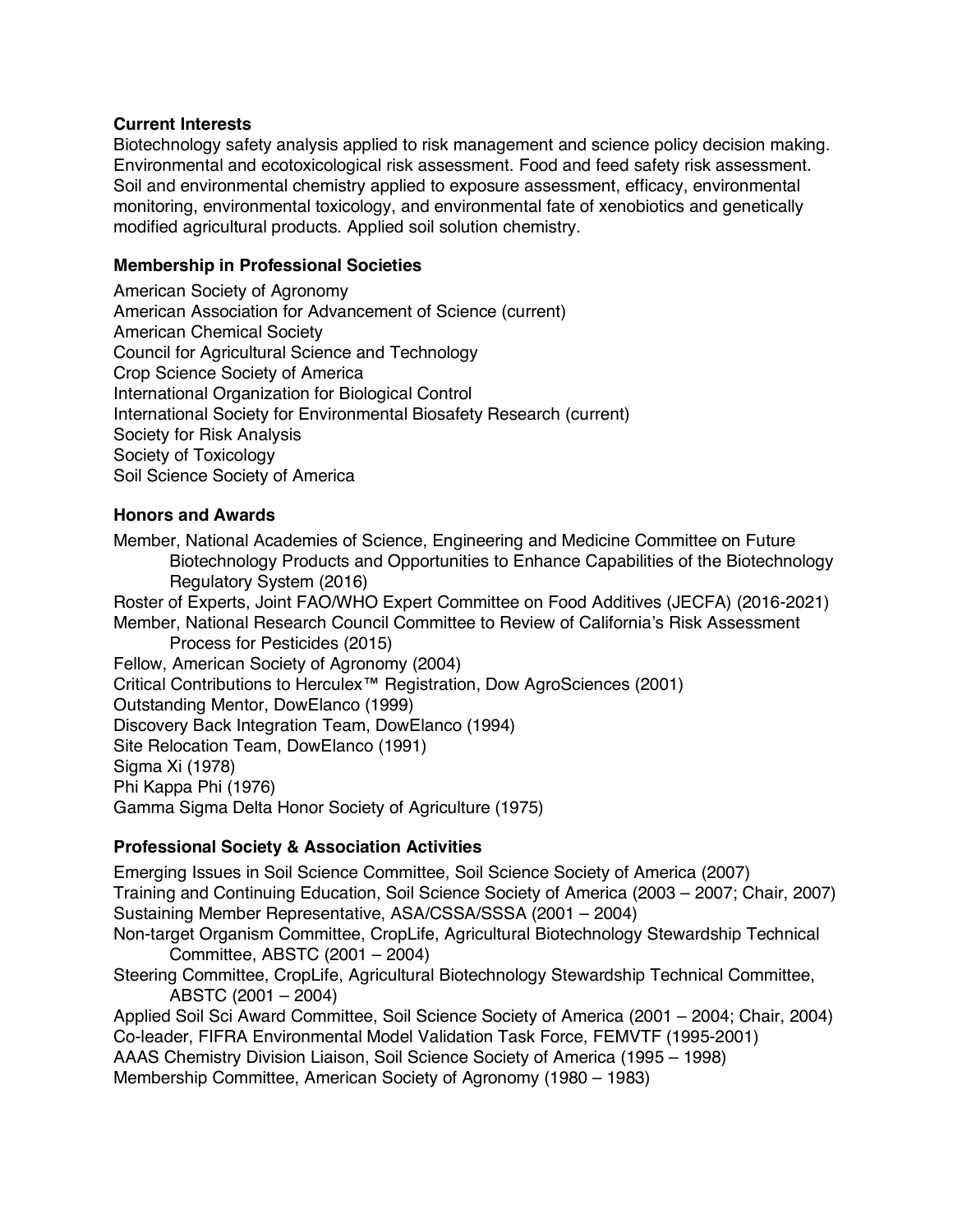## **Teaching**

*Iowa State University* 

Risk Assessment for Food, Agriculture and Veterinary Medicine Regulatory Toxicology Issues in Sustainable Agriculture Science, Policy and Food (contributor with A. O'Connor as lead) Principles of Toxicology (as member of Toxicology team) Agronomy Seminar Soils Seminar

*University of Iowa*

Food Safety (contributor with J. Dickson as lead)

*Purdue University* 

Environmental Soil Chemistry (co-taught with C. Johnston)

*University of Tennessee* 

Plant Science for Agriculture Soils Soil and Plant Analysis Senior Seminar Soil Chemistry Soil Fertility for Extension Graduate Seminar Soil Solution Chemistry

#### **Institutional Service**

*Iowa State University* 

Coordinator and Director of Graduate Education, Soil Science (2015-2017) Agronomy Graduate Advisory Council (2015-2017) Search Committee – Soil-Plant Nutrient Dynamics (2015) Agronomy Curriculum and Assessment Committee (2011-2018) CALS Outcomes Assessment Committee (2016-2018) Agronomy Promotion and Tenure Committee (2014-2017), Chair 2017 Chair, Environmental Science Graduate Program Admissions Committee (2013-2015) Co-chair, Agronomy Research Training Fellows Program (2006-2013) Supervisory Committee, Environmental Science Graduate Program (2010-2013) Seed Science Center Expansion Committee (2007-2008) *University of Tennessee, Plant & Soil Science*

Advisor, Plant Science Club Undergraduate Recruitment Committee Search Committee – Soil Microbiology Search Committee – Agricultural Meteorology Space and Facilities Committee

#### **Training (12 visiting scientists/postdoctoral associates; 19 graduate students)**

| <b>Individual</b>                  | Program | <b>Current (last known)</b><br><b>Position</b> |
|------------------------------------|---------|------------------------------------------------|
| University of Tennessee, Knoxville |         |                                                |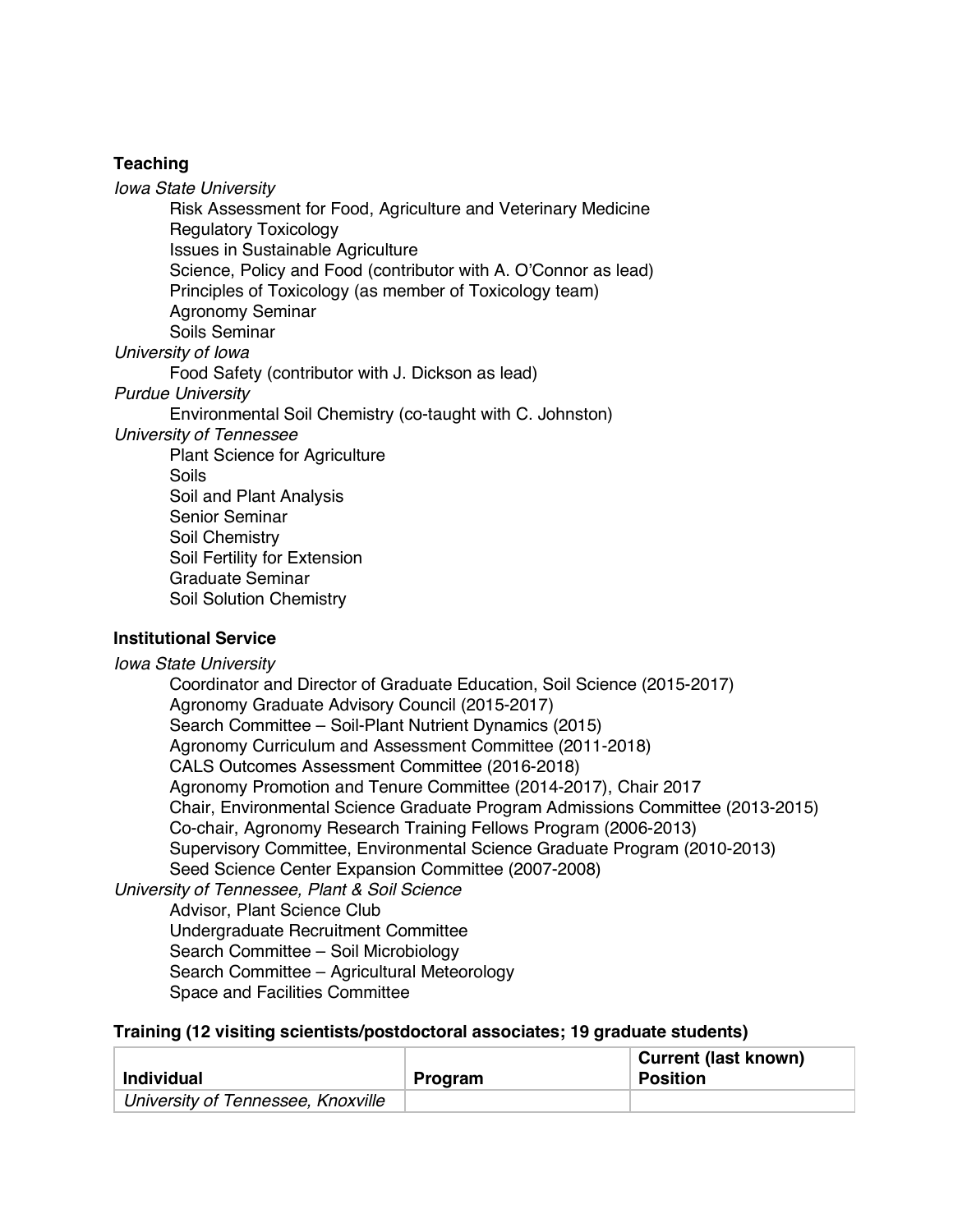| Dr. Kein T. Luu           | <b>Postdoctoral Associate</b>              | Scientist, Waterways<br><b>Experiment Station</b>                                                         |
|---------------------------|--------------------------------------------|-----------------------------------------------------------------------------------------------------------|
| Dr. Peiyuan Qian          | <b>Postdoctoral Associate</b>              | Research Professor,<br>University of                                                                      |
|                           |                                            | Saskatchewan (retired)                                                                                    |
|                           |                                            | Professor, University of                                                                                  |
| Dr. Frank Sikora          | M.S., 1982                                 | Kentucky                                                                                                  |
| Jose Rangel               | M.S., 1983                                 | Farmer, Venezuela                                                                                         |
| Dr. M. Briggs Bauman      | M.S., 1983                                 | Doctor of Optometry, West<br>Virginia                                                                     |
| <b>Mark Wolfe</b>         | M.S., 1984                                 | Scientist, Tennessee<br><b>Valley Authority</b>                                                           |
| G. Wesley Haun            | M.S., 1987                                 | Research Agronomist, H.J.<br>Baker & Bros.                                                                |
| S. Duane Hardin           | M.S., 1988                                 | Deceased                                                                                                  |
| J. David O'Dell           | M.S., 1989 (co-advised<br>with J. Graveel) | Associate Professor of<br>Chemistry, Glenville State<br>College                                           |
| <b>Purdue University</b>  |                                            |                                                                                                           |
| <b>Kevin Hawes</b>        | M.S., 1999 (co-advised<br>with L. Lee)     | <b>Director Corporate Quality</b><br>Pharma Operations,<br>Hospira                                        |
| Iowa State University     |                                            |                                                                                                           |
| Dr. Saharah-Moon Chapotin | <b>BIGMAP Policy Associate</b>             | <b>Executive Director, United</b><br><b>States Botanical Garden</b>                                       |
| Dr. Myhee Kim             | <b>Postdoctoral Associate</b>              | Director, Food<br>Contaminants Division,<br>Korea Food and Drug<br>Administration                         |
| Dr. Sule Karaman          | <b>BIGMAP Policy Associate</b>             | Safety Assessment Expert,<br>Novartis Institutes for<br><b>Biomedical Research</b>                        |
| Dr. Vijay Maheshwari      | <b>Borlaug Fellow</b>                      | Professor and Director,<br>School of Life Sciences, N.<br><b>Maharashtra University</b>                   |
| Dr. James Aketch Okeno    | <b>BIGMAP Policy Associate</b>             | <b>Product Stewardship</b><br>Manager, African<br><b>Agricultural Technology</b><br>Foundation            |
| Dr. Yebing He             | <b>Borlaug Scholar</b>                     | Deputy Division Director,<br>Chinese Ministry of<br>Agriculture Biotechnology<br>Office                   |
| Dr. Zhongwen Fu           | <b>Borlaug Scholar</b>                     | Assistant Professor,<br>Chinese Ministry of<br><b>Agriculture Technology</b><br><b>Development Center</b> |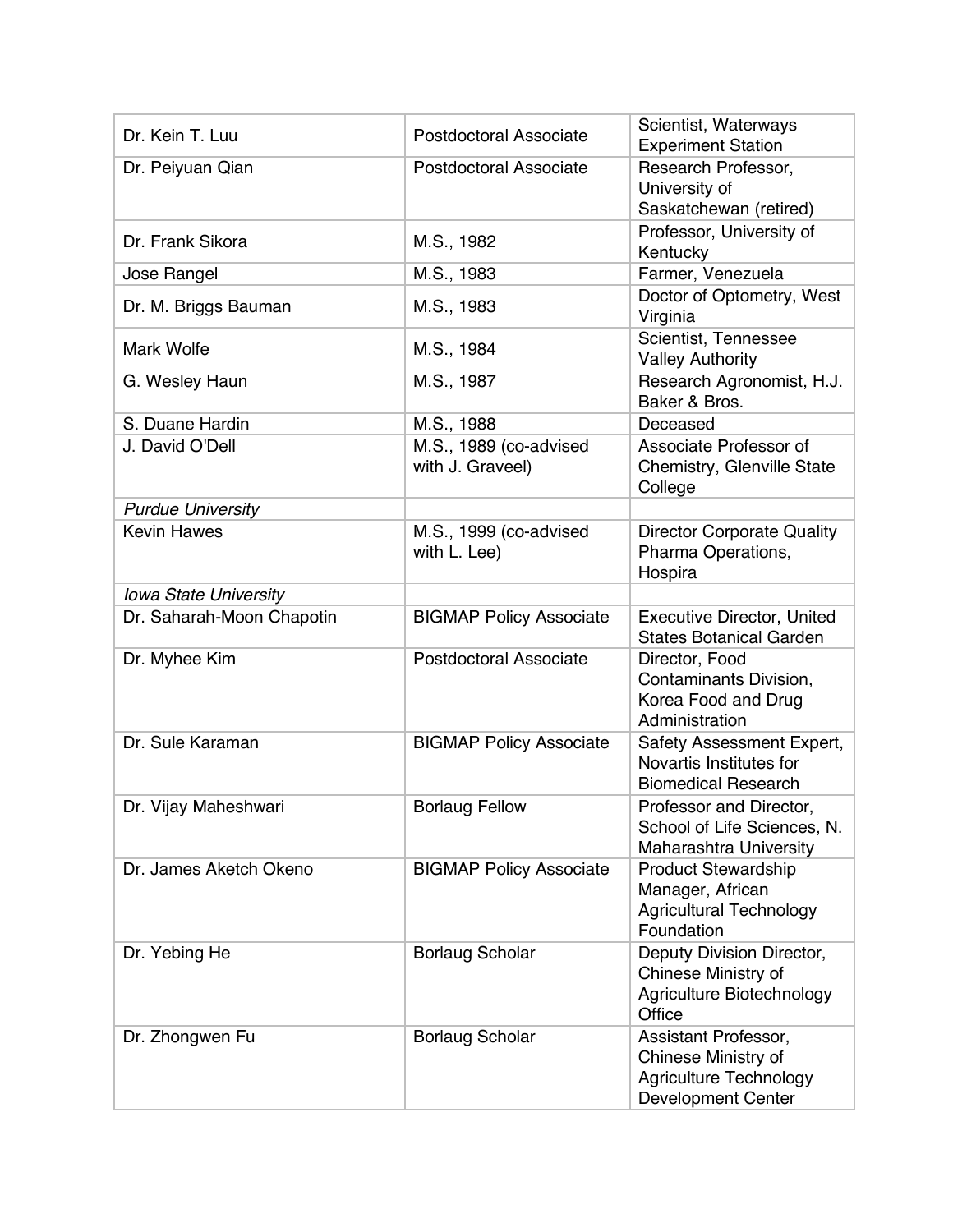| Dr. Assiya Turgenbayeva | <b>Bolashak Scholar</b>                              | Senior Researcher,<br>Kazakhstan National<br>Center for Biotechnology                |
|-------------------------|------------------------------------------------------|--------------------------------------------------------------------------------------|
| Dr. AKM Quamruzzaman    | Feed the Future (USAID)                              | Senior Plant Breeder,<br><b>Bangladesh Agricultural</b><br>Research Institute (BARI) |
| Dr. Hui Zhao            | China Scholar                                        | Lecturer, South China<br><b>Agricultural University</b>                              |
| Hirofumi Kosaki         | M.S., Toxicology, 2007<br>(co-advised with J. Coats) | Health Care Manager,<br>Mitsui Chemical, Inc.                                        |
| Adam J. Kenny           | M.S., Soil Sci. and<br>Environmental Sci., 2012      | Compliance Manager,<br>Amazon EU                                                     |
| Huong Tran              | M.S., Environmental Sci.,<br>2013                    | Analyst, Solum Inc.                                                                  |
| <b>Matthew Cope</b>     | M.S., Seed Technology &<br>Business, 2013            | Research Associate,<br><b>DuPont Pioneer</b>                                         |
| James Delgado           | Ph.D., Toxicology, 2014                              | Consulting toxicologist                                                              |
| <b>Tyler Steinkamp</b>  | M.S., Agronomy, 2015                                 | District Agronomist,<br>Winfield                                                     |
| <b>Noel Peggs</b>       | M.S., Plant Breeding, 2015                           | Research Associate,<br><b>DuPont Pioneer</b>                                         |
| Kent Kingbeil           | M.S., Seed Technology &<br>Business, 2016            | <b>Director of Precision</b><br>Agriculture, Landis<br>Cooperative                   |
| <b>Kimberly Beachy</b>  | M.S., Seed Technology &<br>Business, 2017            | Agronomist, ProTech<br><b>Partners</b>                                               |
| Kayla Cappelle          | M.S., Toxicology, 2018                               | Data Analyst, General<br><b>Dynamics Information</b><br>Technology                   |
| <b>Elliot Sully</b>     | M.S., Plant Biology, 2019                            | Research Associate,<br>Corteva Agrisciences                                          |
| Sarah Fleischmann       | M.S., Plant Breeding, 2019                           | Output Trait Leader,<br>Syngenta                                                     |

## **Publications and Reports**

*Book*

Wolt JD, *Soil Solution Chemistry*, 1994, Wiley.

*Articles Published in Refereed Journals (88)*

Wolt JD. 2019. Current risk assessment approaches for environmental and food and feed safety assessment. Transgenic Res (submitted).

CappelleKN, Munkvold GP, Wolt JD. 2019. Meta-effect of insect resistant maize on fumonisin B1 in grain estimated by variance-weighted and replication-weighted analyses. World Mycotoxin J 12 (2):141-151.

Wolt JD, Wolf C. 2018. Policy and governance perspectives for regulation of genome edited crops in the United States. Frontiers Plant Sci 9:1606. doi10.3389/fpls.2018.01606.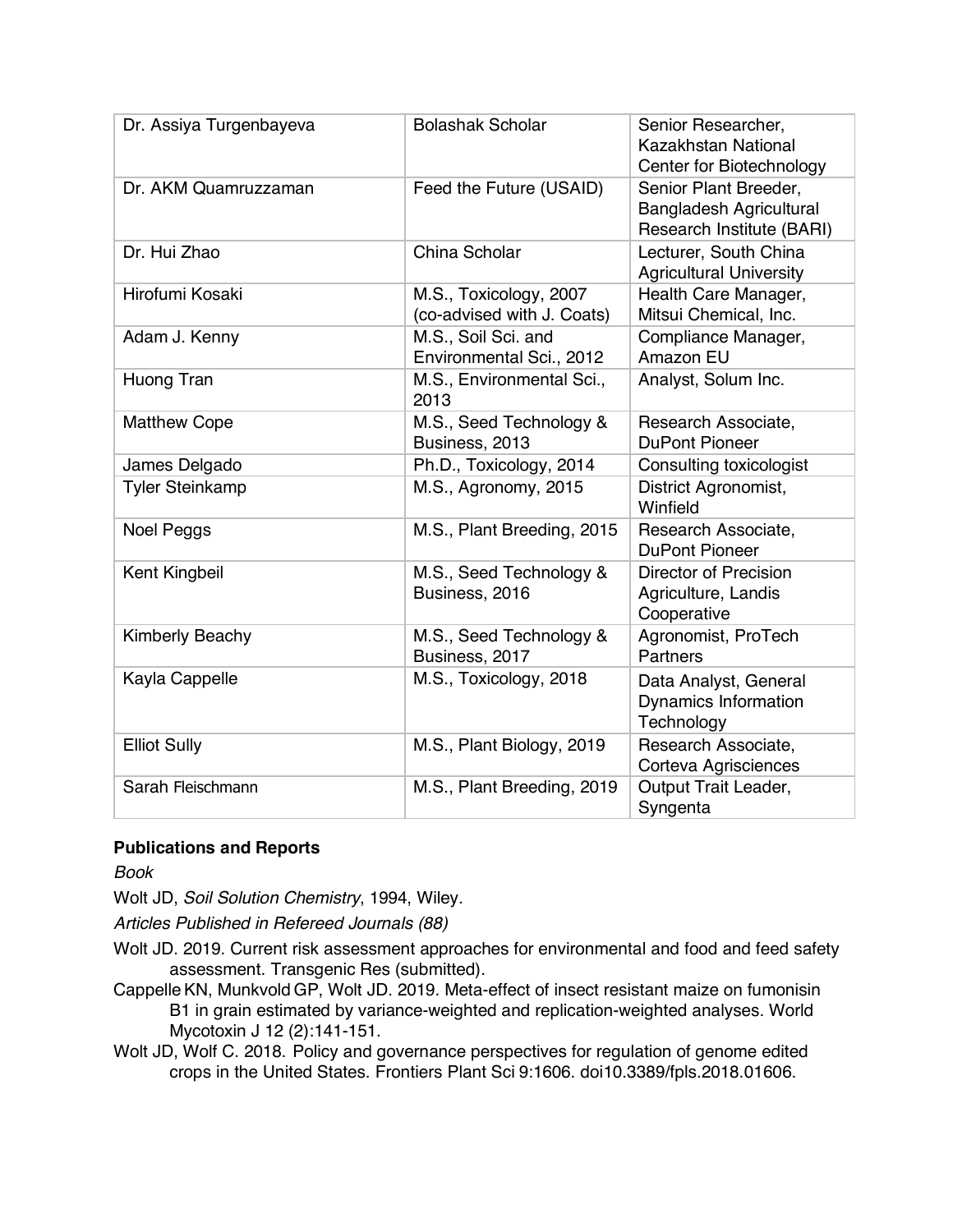- Duensing N, Sprink T, Parrott WA, Fedorova M, Lema MA, Wolt JD, Bartsch D. 2018. Novel features and considerations for ERA and regulation of crops produced by genome editing. Frontiers Bioengineer Biotechnol 6(79):1-16.
- Zhao H, Wolt JD. 2017. Risk associated with off-target plant genome editing and methods for its limitation. Emerging Trends Life Science, 1:231-240.
- Wolt JD, Wang K, Sashital D, Lawrence-Dill, CJ. 2016. Achieving plant CRISPR targeting that limits off-target effects. The plant genome, *9*(3).
- Wolt JD, Yang B, Wang K, Spalding MH. 2016. Regulatory aspects of genome-edited crops. In Vitro Cell Dev Biol-Plant doi: 10.1007/s11627-016-9784-3.
- Wolt JD, Wang K, Yang B. 2016. The regulatory status of genome-edited crops. Plant Biotechnol J 14:510-518.
- Kenny AJ, Wolt JD. 2014. Persistence and ecological implications of maize-expressed transgenic endo-1,4-β-D-glucanase in agricultural soils. Environ Toxicol Chem 33:1996- 2003.
- Yennamalli RM, Rader AJ, Kenny AJ, Wolt JD, Sen TZ. 2013. Endoglucanases: Insights into thermostability for biofuel applications. Biotechnol Biofuels 6:136.
- Kenny AJ, Wolt JD, Hurd HS. 2013. Collaborative Wikipedia projects in the virtual classroom. Nat Sci Educ 42:85-90.
- Okeno JA, Wolt JD, Misra MK, Rodriguez L. 2013. Africa's inevitable walk to genetically modified (GM) crops: Opportunities and challenges for commercialization. New Biotechnol 30:124-130.
- Okeno JA, Mutegi E, de Villiers S, Wolt JD, Misra MK. 2012. Morphological variability in the wild-weedy complex of sorghum bicolor in situ in Western Kenya: Preliminary evidence of crop-to-weed gene flow? Int J Plant Sci 173:507-515.
- Huesing J, Romeis J, Ellstrand N, Raybould A, Hellmich R, Wolt J, Ehlers J, Dabiré C, Fatokun C, Hokanson K, Ishiyaku MF, Margam V, Obokoh N, Mignouna J, Nangayo F, Ouedraogo J, Pasquet R, Pittendrigh B, Schaal B, Stein J, Tamò M, Murdock L. 2011. Regulatory considerations surrounding the deployment of Bt-expressing cowpea in Africa: Report of the deliberations of an expert panel. GM Crops 2:211-224.
- Yennamalli RM, Wolt JD, Sen TZ. 2011. Dynamics of endoglucanase catalytic domains: Implications towards thermostability. J Biomol Struct Dyn 29:509-526.
- Delgado JE, Wolt JD. 2011. Fumonisin B1 toxicity in grower-finisher pigs: A comparative analysis of genetically engineered Bt corn and non-Bt corn by using quantitative dietary exposure assessment modeling. Int J Environ Res Public Health 8:3179-3190; doi:10.3390/ijerph8083179.
- Yennamalli RM, Rader AJ, Wolt JD, Sen TZ. 2011. Thermostability in endoglucanases is foldspecific. BMC Struct Biol 11:10.
- Kim M, Wolt JD. 2011. Probabilistic risk assessment of dietary cadmium in South Korean population. Food Addit Contam 28:62–70.
- Wolt JD. 2011. A mixture toxicity approach for environmental risk assessment of multiple insect resistance genes. Environ Toxicol Chem 30:763–772.
- Delgado JE, Wolt JD. 2010. Fumonisin  $B_1$  and implications in nursery swine productivity: a quantitative exposure assessment. J Anim Sci 88:3767-3777.
- Wolt JD, Peterson RKD. 2010. Prospective formulation of environmental risk assessments: probabilistic screening for Cry1A(b) maize risk to aquatic insects. Ecotox Environ Safe 73:1182-1188.
- Correia AP, Wolt JD. 2010. Graduate education in risk analysis for food, agriculture and veterinary medicine: challenges and opportunities. J Nat Resour Life Sci Educ 39:109- 119.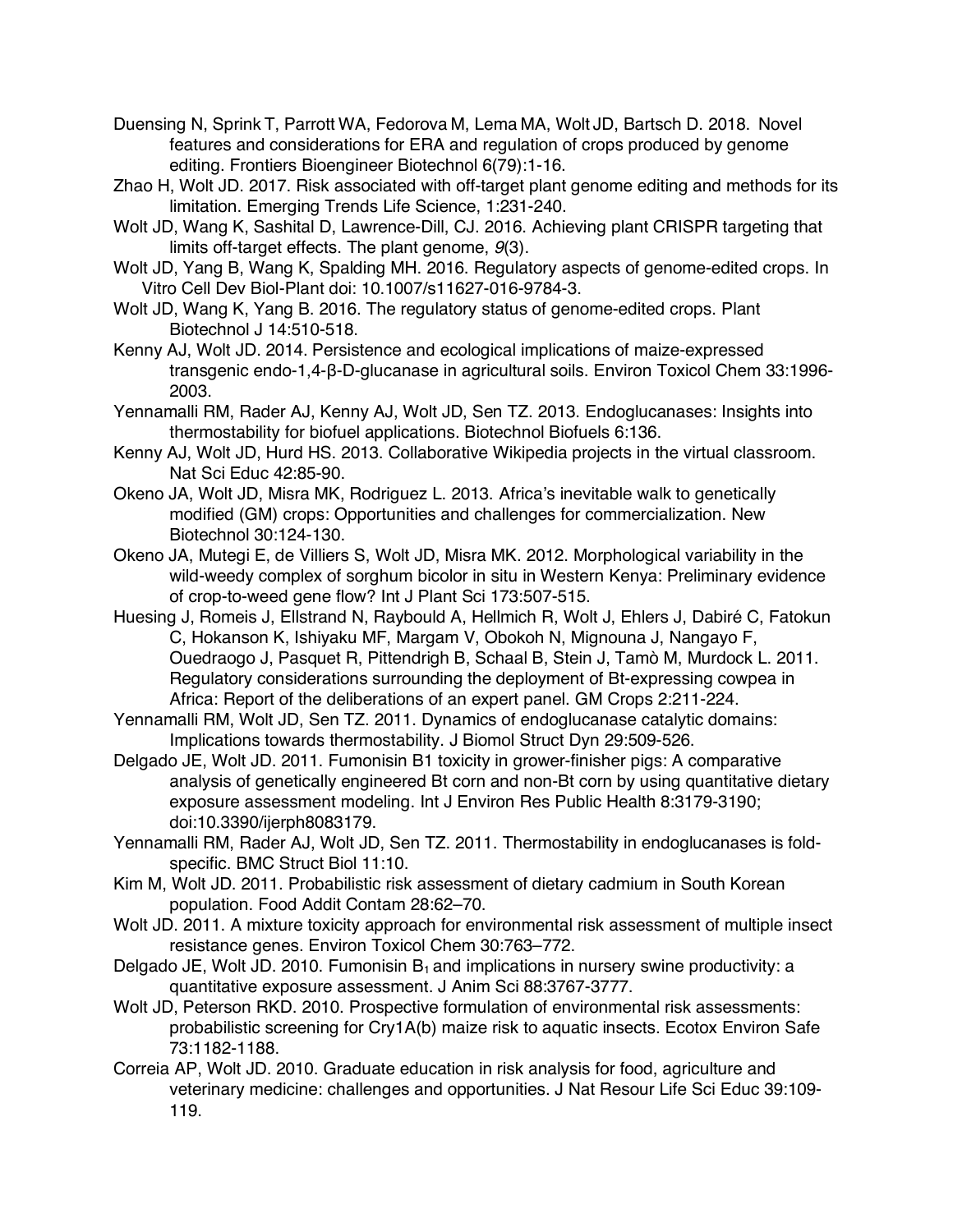- Wolt JD, Kees P, A Raybould, Fitzpatrick JW, Burachik M, Gray A, Olin SS, Schiemann J, Sears M, Wu F. 2010. Problem formulation in the environmental risk assessment for genetically modified plants. Trans Res 19:425-436.
- Shelton AM, Naranjo SE, Romeis J, Hellmich RL, Wolt JD, Federici BA, Albajes R, Bigler F, Burgess EPJ, Dively GP, Gatehouse AMR, Malone LA, Roush R, Sears M, Sehnal F, Ferry NA, Bell HA. 2009. Appropriate analytical methods are necessary to assess nontarget effects of insecticidal proteins in GM crops through meta-analysis. Environ Entomol 38(6): 1533-1538.
- Wolt JD. 2009. Advancing environmental risk assessment for transgenic biofeedstock crops. Biotechnol Biofuels 2:27.
- Shelton AM, Naranjo SE, Romeis J, Hellmich RL, Wolt JD, Federici BA, Albajes R, Bigler F, Burgess EPJ, Dively GP, Gatehouse AMR, Malone LA, Roush R, Sears M, Sehnal F. 2009. Setting the record straight: a rebuttal to an erroneous analysis on transgenic insecticidal crops and natural enemies. Trans Res 18:317–322.
- Kosaki H, Wolt JD, Wang K, Coats JR. 2008. Subacute effects of maize-expressed vaccine protein, Escherichia coli heat-labile enterotoxin subunit B (LTB), on the springtail, *Folsomia candida*, and the earthworm, *Eisenia fetida*. J Agric Food Chem 56:11342- 11347.
- Romeis J, Bartsch D, Bigler F, Candolfi M, Gielkens MMC, Hartley SE, Hellmich RL, Huesing JE, Jepson PC, Layton R, Quemada H, Raybould A, Rose RI, Schiemann J, Sears MK, Shelton AM, Sweet J, Vaituzis Z, Wolt JD. 2008. Assessment of risk of insect-resistant transgenic crops to nontarget arthropods. Nature Biotechnol 26:203-208.
- Kosaki H, Coats J, Wang K, Wolt J. 2008. Persistence and degradation of maize-expressed vaccine protein, Escherichia coli heat-labile enterotoxin subunit B, in soil and water. Environ Toxicol Chem 27:1227-1236.
- Kim M, Wolt JD. 2008. Cadmium exposure in the South Korean population: Implications of input assumptions for deterministic dietary assessment. Human Ecol Risk Assess 14:835-850.
- Herzmann DE, Wolt JD, Arritt, R. 2008. Representativity of a mesoscale network for weatherrelated factors governing pollen dispersal. Int J Biometeorol 52:617–624.
- Wolt JD, Karaman S. 2007. Estimated environmental loads of alpha-amylase from transgenic high-amylase maize. Biomass Bioenerg 31:831-835.
- Beyer AJ, Wang K, Umble AN, Wolt JD, Cunnick JE. 2007. Low dose exposure and immunogenicity of transgenic maize expressing the Escherichia coli heat-labile toxin B subunit. Environ Health Persp 5:354-360.
- Wolt JD, Karaman S, Wang K. 2007. Risk assessment for plant-made pharmaceuticals. CAB Reviews: Perspectives in Agriculture, Veterinary Science, Nutrition, and Natural Resources 2:1-7.
- Chapotin SM, Wolt JD. 2007. Genetically engineered plants for the bioeconomy. Trans Res 16:675-688.
- Peterson RKD, Meyer SJ, Wolf AT, Wolt JD, Davis PM. 2006. Genetically engineered plants, endangered species, and risk: A temporal and spatial exposure assessment for karner blue butterfly and Bt maize pollen. Risk Anal 26:845-858.
- Wolt JD, Wang K, and Peterson RKD. 2006. Risk of unintended antigen occurrence in food: A case instance for maize-expressed LT-B. Human Ecol Risk Assess 12:856-870.
- Wolt, JD, Conlin C, Majima K. 2005. An ecological risk assessment of Cry1F maize pollen impact to pale grass blue butterfly. Environ Biosafety Res 4:243-251.
- Schnepf HE, Lee S, Dojillo J, Burmeister P, Fencil K, Morera L, Nygaard L, Narva KE, Wolt JD. 2005. Characterization of Cry34/Cry35 binary insecticidal proteins from diverse *Bacillus thuringiensis* stain collections. Appl Environ Microbiol 71:1765-1774.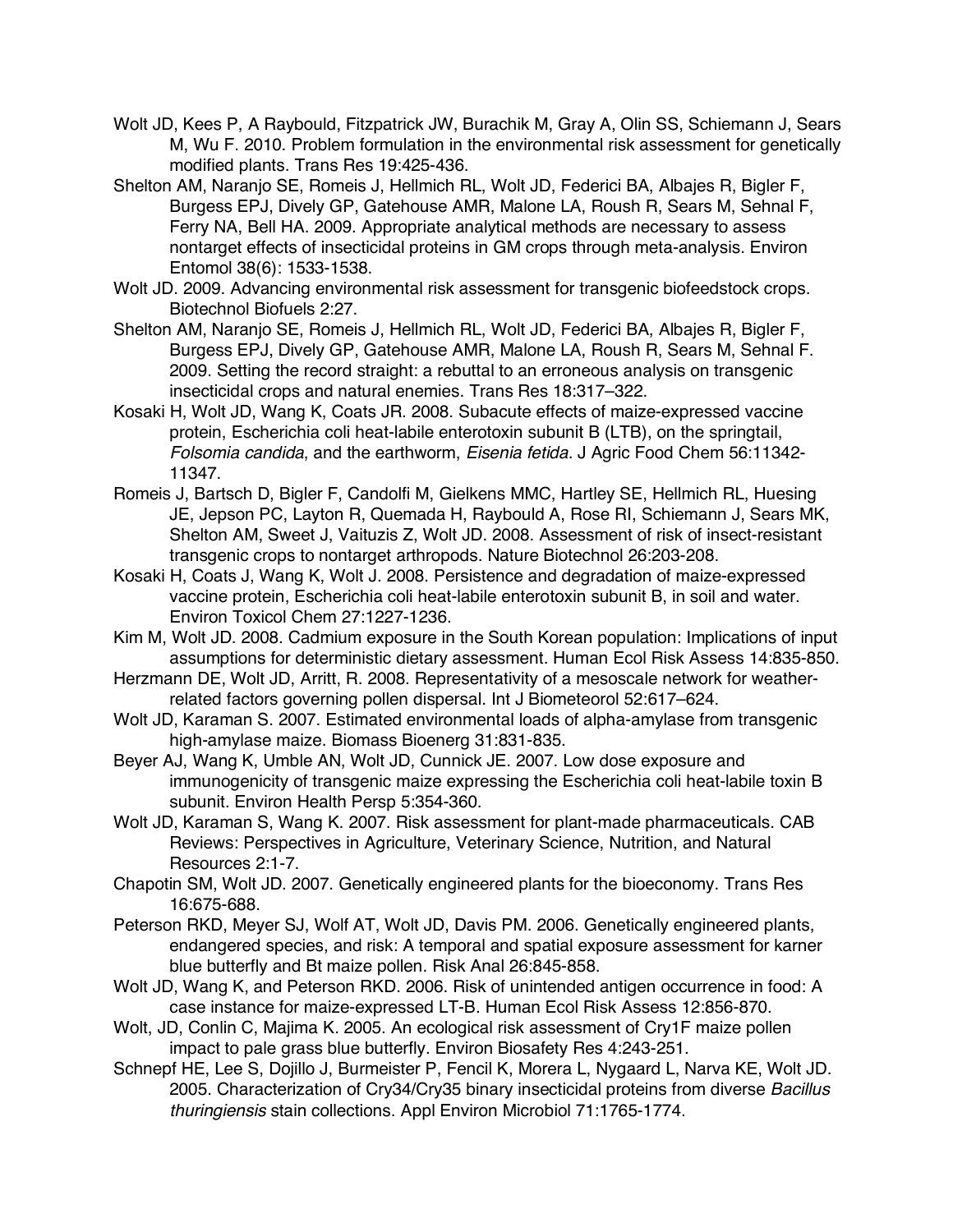- Shan G, Embrey SK, Herman RA, Wolt JD, Weston D, Mayer LM. 2005. Biomimetic extraction of Bacillus thuringiensis insecticidal crystal proteins from soil based on invertebrate gut fluid chemistry. J Agric Food Chem 53:6830-6634.
- Wolt JD. 2004. A meta-effects-evaluation of nitrapyrin agronomic and environmental effectiveness with emphasis on corn production within the Midwestern USA. Nutr Cycl Agroecosys 69:23-41.
- Wolt JD, Shyy Y-Y, Christensen P, Dormin KS, Misra M. 2004. Quantitative exposure assessment for confinement of maize biogenic systems. Environ Biosafety Res. 3:1-14.
- Wolt JD, Peterson RKD, Bystrak P, Meade T. 2003. A screening level approach for non-target insect risk assessment: Transgenic Bt corn pollen and the monarch butterfly (Lepidoptera: Danaiidae). Environ Entomol 32:237-246.
- Landry TD, Chew L, Davis L, Frawley N, Stelman SJ, Thomas J, Wolt J, Hanselman DS. 2003. Safety evaluation of archaeal a-amylase (BD 5088) enzyme preparation expressed by Pseudomonas fluorescens Biovar I. Regul Toxicol Pharma 37:149-168.
- Herman RA, Wolt JD, Halliday WR. 2002. Rapid degradation of the Cry1F inescticidal crystal protein in soil. J Agric Food Chem 50:7076-7078.
- Herman RA, Scherer PN, Wolt JD. 2002. Rapid degradation of a binary, PS149B1, d-endotoxin of Bacillus thuringiensis in soil, and a novel mathematical model for fitting curve-linear decay. Environ Entomol 31:208-214.
- Wolt JD, Singh P, Cryer S, Lin J. 2002. Plackett-Burman sensitivity analysis in environmental modeling. Environ Toxicol Chem 21:1558-1565.
- Wolt JD, Nelson HP Jr, Cleveland CB, van Wesenbeeck IJ. 2001. Biodegradation kinetics for pesticide exposure assessment. Rev Environ Contam Toxicol 169:123-164.
- Wolt JD, Peterson RKD. 2000. Agricultural biotechnology and societal decision-making: The role of risk analysis. AgBioForum 3:291-298.
- Wolt JD. 2000. Nitrapyrin behavior in soils and environmental considerations. J Environ Qual 29:367-379.
- Wolt JD. 1999. Exposure endpoint selection in acute dietary risk assessment. Regul Toxicol Pharma 29:279-286.
- Krieger MS, Merritt DA, Wolt JD, Patterson VL. 1998. Concurrent patterns of sorptiondegradation for oryzalin and degradates. J. Agric. Food Chem. 46:3292-3299.
- Wolt JD. 1997. Environmental chemistry of ethalfluralin. Rev Environ Contam Toxicol 153:65- 90.
- Van Weesenbeeck IJ, Zabik JM, Wolt JD, Bormett GA, Roberts DW. 1997. Field dissipation of chloransulam-methyl at four sites in the U. S. soybean market. J Agric Food Chem 45:3299-3307.
- Grover R, Wolt JD, Cessna AJ, Schiefer HB. 1997. Environmental fate of trifluralin. Rev Environ Contam Toxicol 153:1-64.
- Wolt JD, Smith JK, Sims GK. 1996. Products and kinetics of cloransulam-methyl aerobic soil metabolism. J Agric Food Chem 44:324-332.
- Erhardt-Zabik S, Wolt JD. 1996. Design and interpretation of anaerobic aquatic metabolism studies. Weed Technol 10:191-201.
- Schneider RC, Green RE, Wolt JD, Loh RKH, Schmitt DP, Sipes BS. 1995. 1,3-Dichloropropene distribution in soil when applied by drip irrigation or injection in pineapple culture. Pesticide Sci 43:97-105.
- Qian P, Wolt JD, Tyler DD. 1994. Soil solution composition as influenced by tillage and time of nitrogen fertilization. Soil Sci 158:141-149
- Wolt JD. 1993. Dynamics of nematicide distribution and degradation in soil subjected to longterm pineapple culture. Acta Horticulturae. 334:361-371.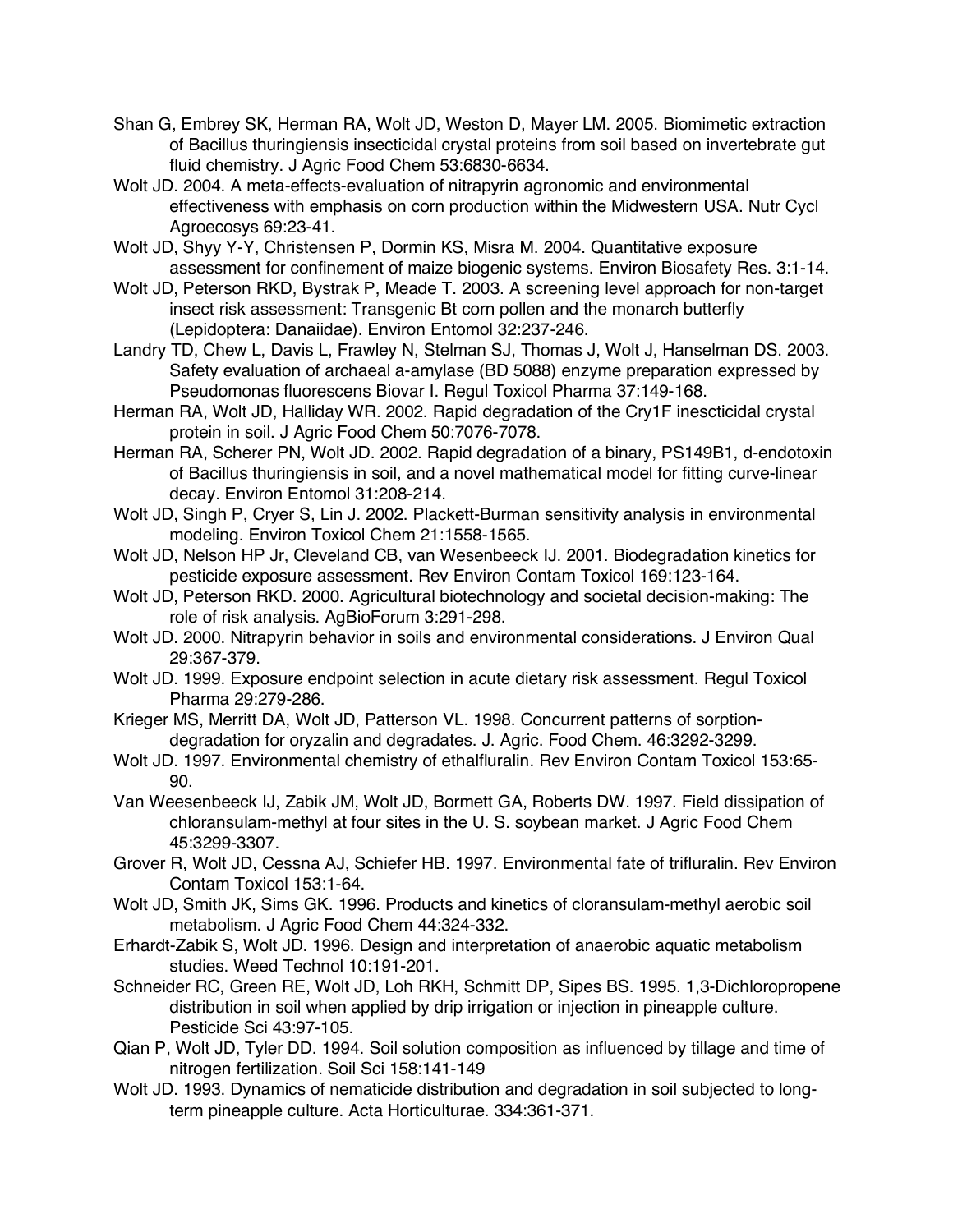- Qian P, Wolt JD. 1993. Drying and time of incubation effects on ionic activities and ion activity products of soil solution components. J Nanjing Agric Univ 17:52-58.
- Wolt, J. D., J. D. Schwake, F. R. Batzer, S. M. Brown, L. H. McKendry, J. R. Miller, G. A. Roth, M. A. Stanga, D. Portwood, and D. L. Holbrook. 1992. Anaerobic aquatic metabolism of flumetsulam [N-(2,6-difluoro-phenyl) -5-methyl(1,2,4)triazolo(1,5a) pyrimidine-2 sulfonamide]. J Agric Food Chem 40:2302-2308.
- O'Dell JD, Wolt JD, Jardine PM. 1992. Transport of imazethapyr in undisturbed soil columns as related to persistence in soil solution. Soil Sci Soc Am J 56:1711-1715.
- Vass AA, Bass WM, Wolt JD, Foss J., Ammons JT. 1992. Time since death determinations of human cadavers using soil solution. J Forensic Sci. 37:1236-1253.
- Wolt JD, Hue NV, Fox RL. 1991. Solution sulfate chemistry in three sulfur-retentive Hydrandepts from Hawaii. Soil Sci Soc Am J 56:89-95.
- Walker DS, O'Dell JD, Wolt JD, Rhodes GN Jr., Graveel JG. 1990. A tractor mounted sampler for obtaining large soil columns. Weed Technol 4:913-917.
- Hue NV, Fox RL, Wolt JD. 1990. Sulfur status of volcanic ash-derived soils in Hawaii. Comm Soil Sci Plant Anal 21-299:310.
- Qian P, Wolt JD. 1990. Effects of drying and time of incubation on the composition of displaced soil solution. Soil Sci. 149:367-374.
- Hardin JD, Howard DD, Wolt J. 1989. Critical soil phosphorus of a low-P loess-derived soil as affected by storage temperature. Comm Soil Sci Plant Anal. 20:1525-1543.
- Wolt JD. 1989. SOILSOLN: A computer program for teaching equilibria modeling of soil solution composition. J Agron Educ 18:40-42.
- Ononye AI, Graveel JG, Wolt JD. 1989. Kinetic studies of the reactions of benzidine with humic acid. Soil Sci Soc Am J 53:981-983.
- Ononye AI, Graveel JG, Wolt JD. 1989. Kinetic and spectroscopic investigations of the covalent binding of benzidine to quinones. Environ Toxicol Chem 8:303-308.
- Wolt JD, Rhodes GN Jr., Graveel JG, Glosauer EM, Amin MK, Church PL. 1989. Activity of imazaquin in soil solution as affected by incorporated wheat (*Triticum aestivum*) straw. Weed Sci 37:254-258.
- Haun GW, Wolt JD, Reynolds JH. 1988. Effects of stimulated acid rain on soil solution composition and orchardgrass seedling viability. Soil Sci Soc Am J 51:524-1046.
- Ononye AI, Graveel JG, Wolt JD. 1987. Direct determination of benzidine in unaltered soil solution by liquid chromatography. Bull Environ Contam Toxicol 39:524-632.
- Wolfe MH, Kelly JM, Wolt JD. 1987. Soil pH and extractable SO4-S distribution as influenced by tree species and distance from the stem. Soil Sci Soc Am J 51:524-1046.
- Wolt JD, Graveel JG. 1986. A rapid routine method for obtaining soil solution using vacuum displacement. Soil Sci Soc Am. J 50:602-605.
- Sikora FJ, Wolt JD. 1986. Effect of cadmium-and zinc-treated sludge on yield and Cd-Zn uptake of corn. J Environ Qual 15:340-345.
- Wolt JD, Safley LM Jr., Lessman GM, Smith MC. 1984. Influence of time of injection of liquid swine waste on silage yield and nutrient content of corn. Trans Amer Soc Agric Engin 217:1135-1139.
- Lohr VI, Wang SH, Wolt JD. 1984. Physical and chemical characteristics of fresh and aged spent mushroom compost. Hortscience 19:681-683.
- Milne CG, Deyton DE, Wolt JD. 1984. The effect of calcium and boron applied through microjet irrigation on nutrition of smoothee apple-trees. Hortscience 19: 530-530.
- Mullins CA, Wolt JD. 1983. Effects of calcium and magnesium lime sources on yield, fruit quality and elemental uptake of tomato. J Am Soc Hort Sci 108:850-854.
- Wolt JD, Lietzke DA. 1982. The influence of anthropogenic sulfur inputs upon soil properties in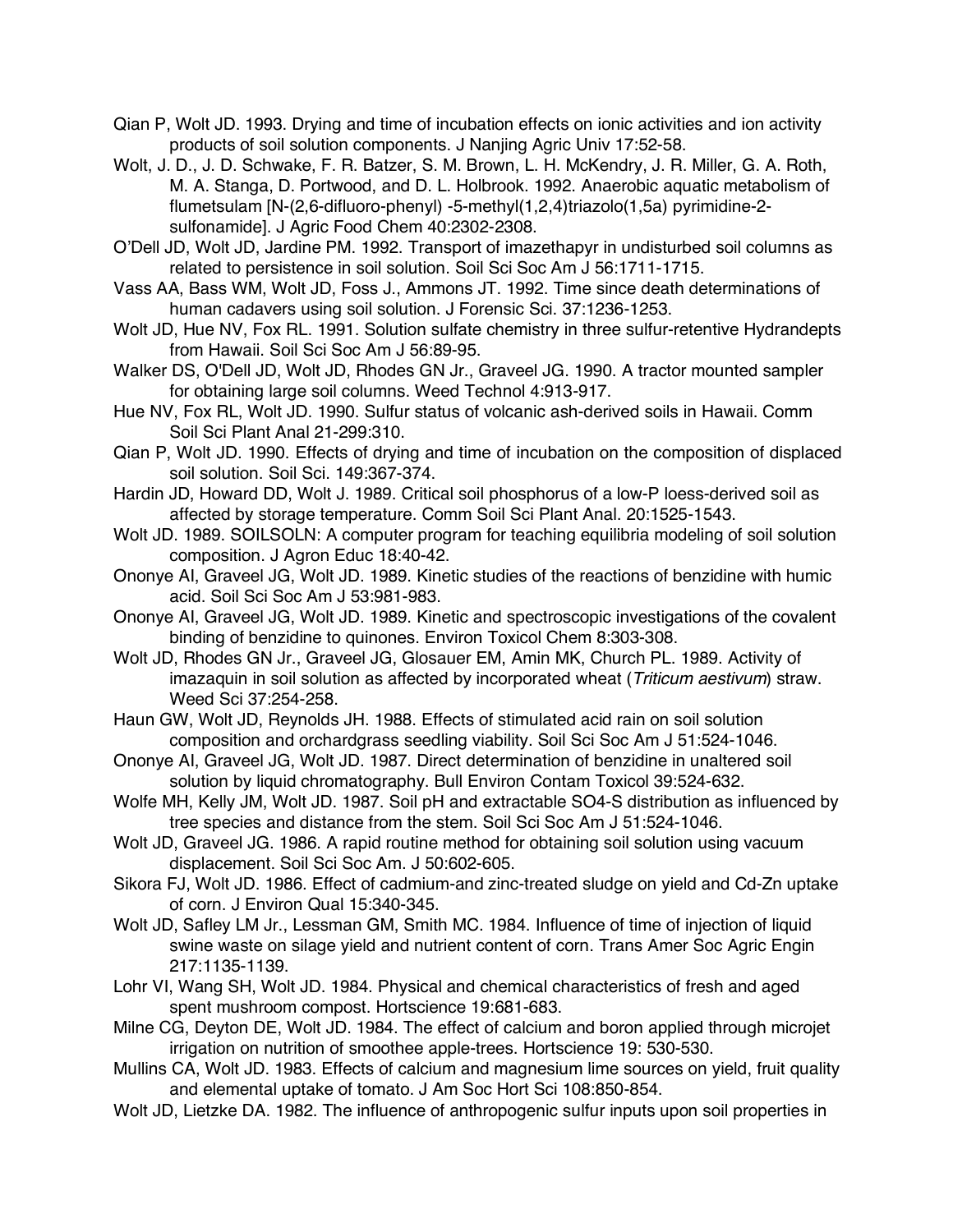the Copper Basin region of Tennessee. Soil Sci Soc Am J 46:651-656.

- Wolt JD. 1981. Sulfate retention by acid sulfate-polluted soils in the Copper Basin area of Tennessee. Soil Sci Soc Am J 45:283-121.
- Wolt JD, Adams F. 1979. The release of sulfate from soil-applied basaluminte and alunite. Soil Sci Soc Am J 45:384-387.
- Wolt JD, Adams F. 1979. Critical levels of soil and nutrient solution calcium for vegetative growth and fruit development of Florunner peanuts. Soil Sci Soc Am J 43:1159-1164.

*Book Chapters (12)*

- Wolt JD. 2017. Safety, security, and policy considerations for plant genome editing, pp. 215- 241, In Donald P. Weeks and Bing Yang, editors: Gene Editing in Plants, Vol 149, PMBTS, UK: Academic Press.
- Sears MK and JD Wolt. 2012. Ecological considerations in biotechnology: Ecological concerns and environmental risks of transgenic crops. Ch 8. In JS Popp, M Matlock, NP Kemper, M Jahn (eds.) The Role of Biotechnology in a Sustainable Food Supply. Cambridge University Press. New York.
- Wolt JD, J Prasifka, and R Hellmich. 2008. Ecological safety assessment of insecticidal proteins introduced into biotech crops. p. 103-126. In B Hammond (ed.) Safety of Food Proteins in Agricultural Biotechnology. CRC Press. Boca Raton.
- Whitford F, Wolt J, Urban D, Mayes M. 2002. The evolution of pesticide regulations: The shift from benefits to risks. Ch. 1, pp. 1-7, In F. Whitford, The Complete Book of Pesticide Management. John Wiley & Sons, New York.
- Whitford F, J Kronenberg, C Lunchick, R Tomerlin, J Wolt, J Driver, KS Rao, G Acre, H Spencer, C Winter, and J Klaunig. 2002. Human health risk assessment: Evaluating potential effects of pesticides on humans. Ch. 2, pp. 8-115, In F. Whitford, The Complete Book of Pesticide Management. John Wiley & Sons, New York.
- Whitford F, M Mayes, D Urban, J Wolt, R Bennett, R Turco, M Jones, BK Miller, and L Bledsoe. 2002. Ecological risk assessment: Evaluating pesticide risks to nontarget species. Ch. 4, pp. 140-195, In F. Whitford, The Complete Book of Pesticide Management. John Wiley & Sons, New York.
- Whitford F, J Wolt, J Frankenberger, R Bennett, H Nelson, I van Wesenbeeck, R Turco, and S Brichford. 2002. Water quality risk assessment: Interactions between pesticides and the environment. Ch. 5, pp. 196-230, In F. Whitford, The Complete Book of Pesticide Management. John Wiley & Sons, New York.
- Whitford F, D Barber, A Breedlove, and J Wolt. 2002. Product development and registration: Blending scientific information into public policy decisions. Ch. 6, pp. 231-257, In F. Whitford, The Complete Book of Pesticide Management. John Wiley & Sons, New York.
- Whitford F, R Feinberg, T Neltner, J Wolt, R Tinsworth, and A-J Williams. 2002. Today's discussions, tomorrow's issues. Ch. 10, pp. 749-767, In F. Whitford, The Complete Book of Pesticide Management. John Wiley & Sons, New York.
- Batzer FR, JL Batzer, JR Peterson, and JD Wolt. 1997. Degradation of 1,3-dichloropropene in aerobic soils, Ch. 7, pp. 60 78, In J. N. Seiber, J. E. Woodrow, M. V. Yates, J. A. Knuteson, and S. R. Yates (eds.) Fumigants: Environmental Fate, Exposure, and Analysis. ACS Symposium Series 652, American Chemical Society, Washington. D. C.
- Wolt JD. 1993. Soil solution assessment of the soil availability of xenobiotics, pp. 71-85, In K. B. Hoddinott and T. A. O'Shay (eds) The Application of Agricultural Analysis in Environmental Studies, ASTM STP 1162. American Society of Testing and Materials. Philadelphia.
- Wolt JD. 1990. Effects of acid deposition on the chemical form and bioavailability of soil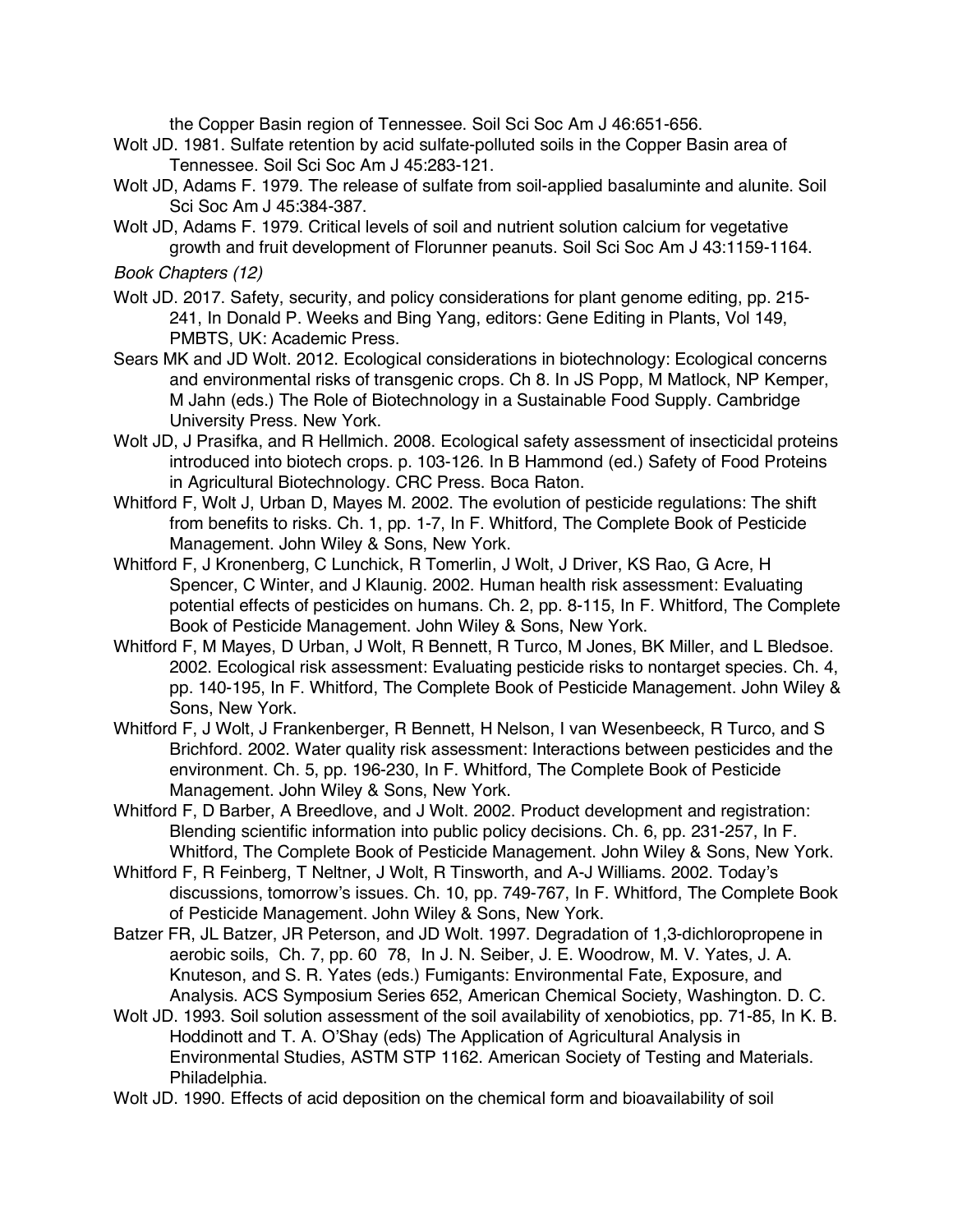aluminum and manganese. pp. 62-107. In A. A. Lucier and S. G. Hines (eds) Mechanisms of Forest Response to Acidic Deposition. Springer-Verlag. New York.

*Technical Reports and Semitechnical Publications (28)*

- McHughen A, Bradford K, Carter N, Eriksson D, Grabau E, Hood E, Parrott W, Wolt J. 2018. Regulatory Barriers to the Development of Innovative Agricultural Biotechnology by Small Businesses and Universities. CAST Issue Paper. Council for Agricultural Sciences and Technology, Ames.
- NASEM. 2017. Preparing for Future Products of Biotechnology. Committee on Future Biotechnology Products and Opportunities to Enhance Capabilities of the Biotechnology Regulatory System, National Academies Press, Washington DC.
- Wolt JD. 2015. Opportunity and challenge of genome editing for crop improvement. ISB News Report, pp. 10-11. Information Systems for Biotechnology, Blacksburg, VA.
- Cook R, A Nail, A Vigart, A Trlica, B Hagarty, T Williams, J Wolt. 2015. Meta-analysis of enhanced efficiency fertilizers in corn systems in the Midwest, 4RM06 12/1/2015, International Plant Nutrition Institute, Peachtree Corners, GA.
- NRC. 2015. California's Risk-Assessment Process for Pesticides. National Research Council Committee to Review California's Risk-Assessment Process for Pesticides, National Academies Press, Washington DC.
- Wolt JD. 2012. The global challenge before us: How do we feed the hungry of the world? SoyConnection 20:1-3.
- Wolt JD. 2008. Understanding risk and safety assessment for genetically modified plants. Agribiotechinfo, July 2008, http://agribiotech.info/more-details-on-specific-issues
- Grealy RD, KJ Bradford, L Hall, R Hellmich, A Raybould, J Wolt, D Zilberman. 2007. Implications of Gene Flow in the Scale-up and Commercial Use of Biotechnologyderived Crops: Economic and Policy Considerations. CAST Issue Paper 37. Council for Agricultural Sciences and Technology, Ames.
- Christensen P, AS Goggi, M Westgate, J Wolt, M Misra. 2007. Seed biology. In: Introduction of Genetically Engineered Organisms - Draft Programmatic Environmental Impact Statement, July 2007, USDA APHIS Biotechnology Regulatory Services, Riverdale, MD. https://www.aphis.usda.gov/brs/pdf/complete\_eis.pdf.
- Wolt JD, Chapotin SM. 2006. Does the ERA Process work for GE crops? ISB News Report, Sep 2006.
- Christensen P, Misra MK, Rai S, Shyy Y-Y, Wolt JD. 2005. Confined production processes for non-food corn. Biosafety Institute for Genetically Modified Agricultural Products, Iowa State University, Ames, IA.
- Oliver GR, Gibson JE, Wolt JD, Shanahan DM. 2000. Biotech foods: A closed and reopened case. Chemical Innovation. July, 2000, pp 12-19.
- Whitford F, Kronenburg J, Lunchick C, Driver D, Tomerlin R, Wolt J, Spencer H, Winter C, Whitmyre G. 1999. Pesticides and human health risk assessment. Purdue Pesticide Programs PPP-48.
- Whitford F, Urban D, Mayes M, Wolt J. 1997. Pesticides and ecological risk assessment. Purdue Pesticide Programs PPP-41.
- Whitford F, Wolt J, Nelson H, Barrett M, Birchford S, Turco R. 1995. Pesticides and water quality: Principles, policies, and programs. Purdue Pesticide Programs PPP-35.
- Qain P, Wolt JD. 1994, Drying and time of incubation effects on ionic activities and ion activity products of soil solution components. J. Nanjing Agric. Univ. 17:52-58.
- Reynolds JH, Wolt JD (eds). 1989. Simulated acid rain effects on cool-season forage grasses. Univ. Tenn. Agric. Exp. Sta. Bull. 670.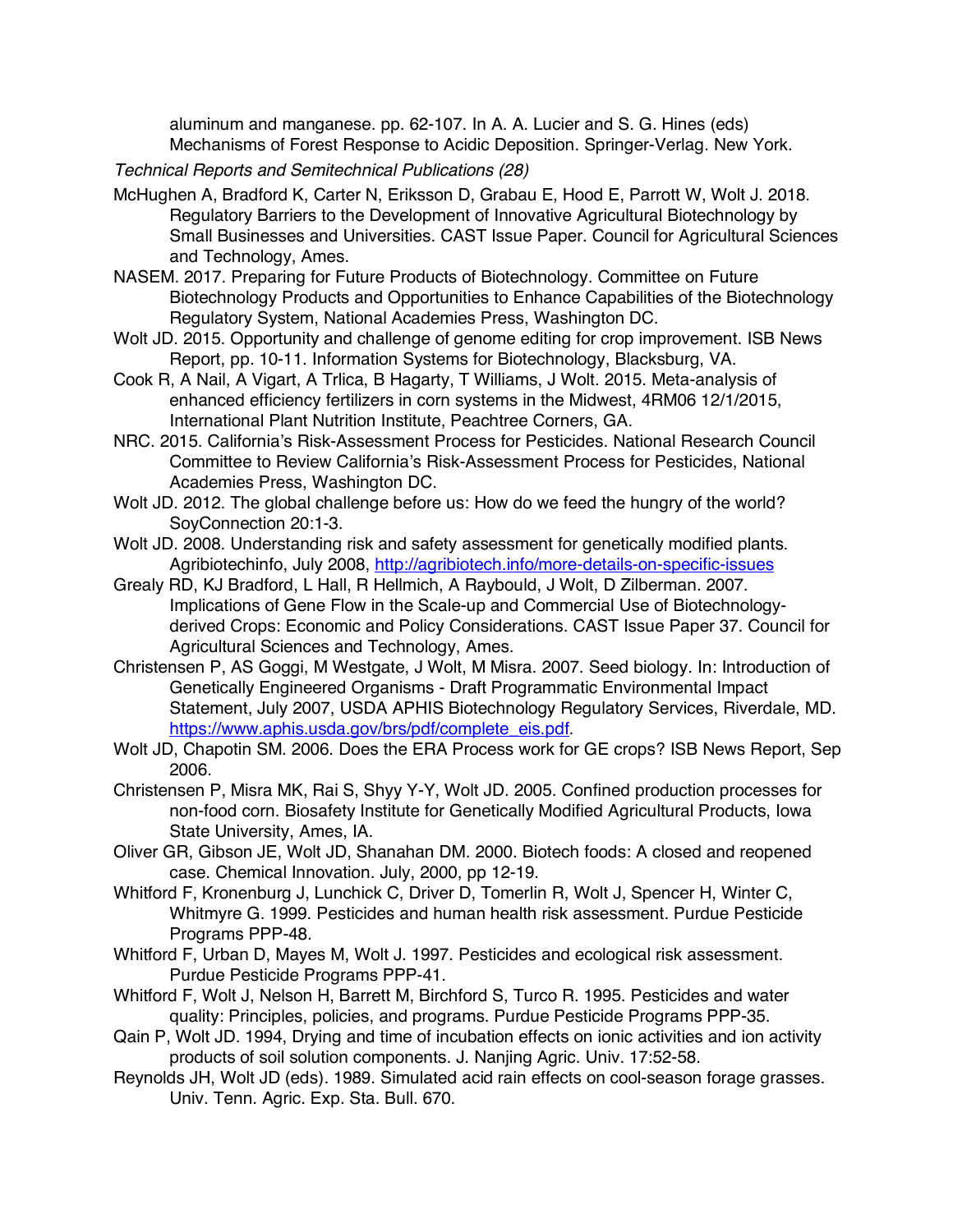Wolt JD, Krueger WA, Walker DA. 1989. Nitrogen and sulfur topdress fertilization of wheat. Tenn. Farm Home Sci. 151:12-16.

Wolt JD, Ononye AI, O'Dell JD, Walker DS, Graveel JG, Rhodes GN Jr. 1988. Fate and transport of synthetic organics as influenced by diffuse vs channelized flow of solutes. Res. Proj. Tech. Completion Rep. No. 119. Tenn. Water Resour. Res. Center. Knoxville.

- Reynolds JH, Wolt JD. 1988. Yield of tall fescue varieties at Knoxville and Springfield. Univ. Tenn. Agric. Exp. Sta. Res. Rep. No. 88-11.
- Milne CG, Deyton DE, Wolt JD. 1988. The effects of calcium and boron on apple trees when applied through microject irrigation. Tenn. Farm Home Sci. 146:19-23.
- Wolt JD, Mullins CA. 1988. Tomato and snap bean production on the Cumberland Plateau as influenced by calcium and magnesium lime sources. Tenn. Farm Home Sci. 145:10-13.
- Wolt JD. 1987. Effects of acidic deposition on the chemical form and bioavailability of soil aluminum and manganese. National Council of the Paper Industry for Air and Stream Improvement Tech. Bull. No. 518.
- Reynolds JH, Wolt JD. 1987. Long-term sulfur and nitrogen fertilization effects on plant and soil sulfur distribution in a tall fescue sod. Tenn. Farm Home Sci. 144:10-13.
- Wolt JD, Jared J, Walker D. 1986. Sulfur and magnesium fertilization for soybean. Tenn. Farm Home Sci. 138:20-23.
- Wolt JD. 1986. Using organic wastes in Tennessee. BioCycle. 27:24-25.
- Wolt JD. 1985. Utilization of organic wastes on agricultural soils of Tennessee. Univ. Tenn. Agric. Exp. Sta. Bull. 638.
- Bauman MB, Wolt JD. 1984. Corn response to sulfur in Tennessee. Tenn. Farm Home Sci. 131:5-7.
- Wolt JD, Adams F. 1978. Whatever happened to basic slag? Auburn (AL) Agric. Exp. Sta. Highlights of Agricultural Research 23:15.
- *Published Proceedings (15)*
- Wolt JD. 2015. Can opportunities lost be regained? Reframing genetic engineering for crop and livestock improvement. In A Eaglesham, RWF Hardy (eds.) NABC Report 26, New DNA-Editing Approaches: Methods, Applications and Policy for Agriculture. October 8-9, 2014. North American Agricultural Biotechnology Council, Ithaca, NY.
- Wolt JD. 2007. Nontarget organism exposure and risk assessment. p. 22-26. In Genetically Engineered Forest Trees: Identifying Priorities for Ecological Risk Assessment. May 3-4, 2007, Raleigh, North Carolina, Institute of Forest Biotechnology.
- Wolt JD. 2006. Exposure assessment and mitigation practices to manage trait presence. p. 15- 18. In Development of Agricultural GMOs. Proceedings of the First International Forum of Agricultural GMOs. September 20, 2006, Beijing, China Assoc. Agric. Sci. Soc.
- Wolt JD. 2006. Evaluating the consequences of environmental release of GE crops: Using principles of ecological risk assessment. International Workshop on Environmental Risk Assessment/Biodiversity Assessment of Genetically Modified Organisms. July 26, 2006, Tokyo, ILSI Japan.
- Hellmich RL, Prasifka JR, Wolt JD, Sears MK. 2006. A framework for evaluating possible nontarget effects of transgenic corn in the United States: Standardizing laboratory tests. IOBC/wprs Bull. 29(5):71-75.
- Wolt JD, Hellmich RL, Prasifka JR, Sears MK. 2006. Global regulatory perspectives regarding transgenic crop risks to non-target insects: The case of Cry1F maize and butterflies. IOBC/wprs Bull. 29(5): 197-204.
- Westgate ME, Arritt R, Goggi AS, Wolt J. 2005. Coupling Lagrangian Stochastics and Large Eddy simulation to predict long distance dispersal of pollen. Symposium for Agricultural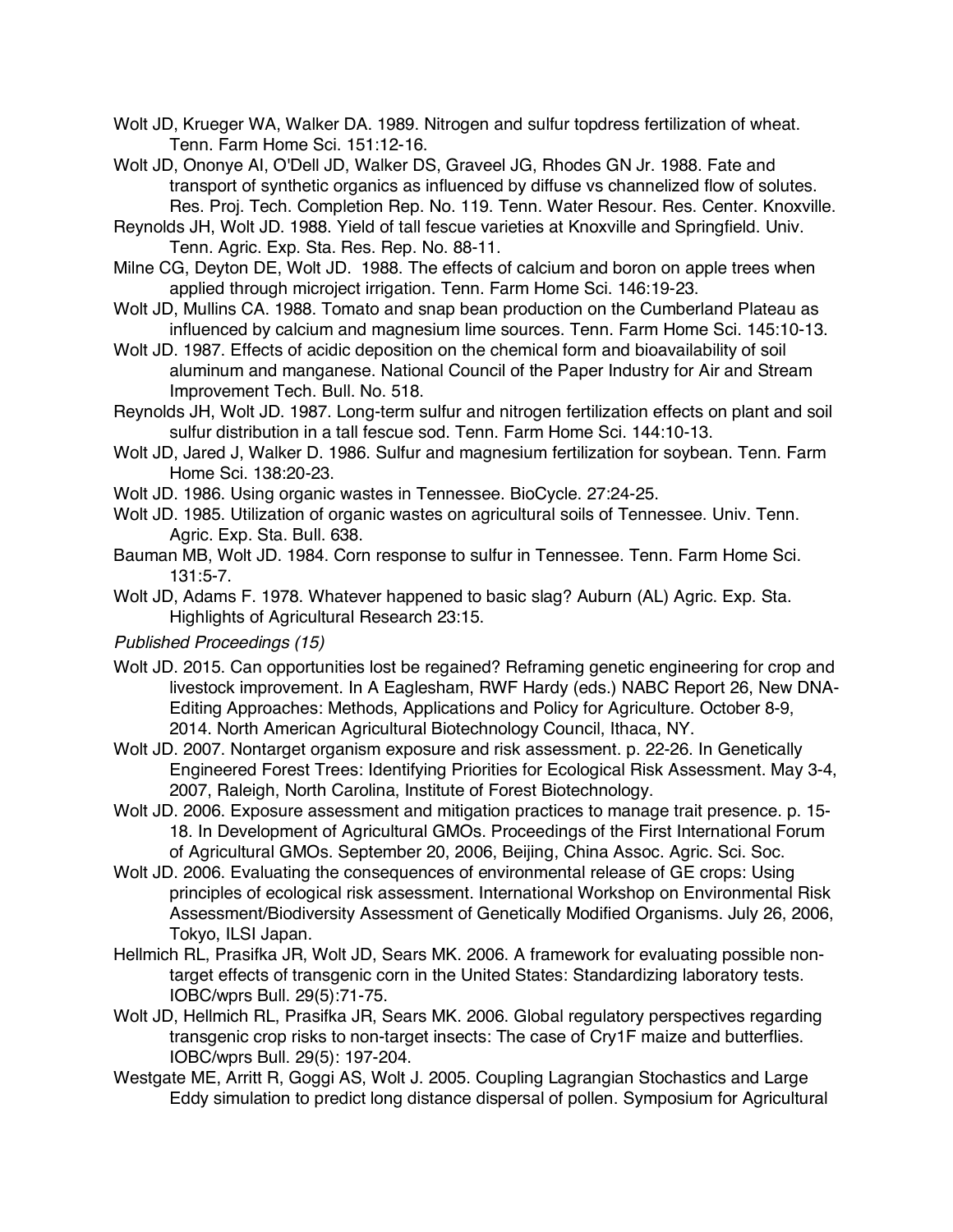Biotechnology Risk Analysis Research USDA-APHIS Agricultural Risk Analysis Research Task Group. Nov 29 - Dec 1, 2005. APHIS, Riverdale, MD.

- Wolt JD. 2004. Stressor monitoring for PIPs. II-1-3. In EPA Symposium on Strategic Monitoring for Ecological Impacts from Crops with Plant Incorporated Protectants. Aug. 3-5, 2004, Washington, DC.
- Sims GK, Wolt JD, Lehmann RG. 1992. Bioavailability of sorbed pesticides and other xenobiotic molecules. pp. 159-164 In Proc. International Symp. on Environ. Aspects of Pesticide Microbiology. August 17-21, 1992. Sigtuna, Sweden.
- Reynolds JH, Wolt JD. 1989. Forage yield and quality of orchardgrass and tall fescue under simulated acid precipitation. In Proc. 16th Congress International des Herbages. October 4-11, 1989. Nice, France.
- Wolt JD. 1985. Displacement techniques for monitoring soil solution composition. In Proc. NWWA Conf. on Characterization and Monitoring of the Vadose (Unsaturated) Zone. Denver, CO. November 19-21, 1985. National Water Well Assoc. Worthington, OH.
- Wolt JD, Reynolds JH, Luu KT. 1985. Sensitivity of cool season forage grasses to simulated acid precipitation. In Proc. NAPAP Agriculture Effects Task Group F Peer Review. Brookhaven National Laboratory. Upton, NY, February 4-7, 1985. National Acid Precipitation Assessment Program. Washington, D. C.
- Wolt JD. 1982. Assessment of the residual effects of long-term spray disposal of an industrial sludge. pp. 622-633. In Proc. Fifth Annual Madison Conf. of Applied Research and Practice on Municipal and Industrial Waste. Univ. Wisconsin, Madison, WI.
- Safley LM Jr, Lessman GM, Wolt JD, Smith MC. 1980. Comparison of corn yields between broadcast and injected applications of swine-manure slurry. pp. 178-180. In Livestock waste: A renewable resource. Proc. 4th International Symp. on Livestock Wastes. ASAE. St. Joseph, MI.

## *Presentations (Abstracted) (92)*

- JD Wolt\*. Current Environmental Risk Assessment for Genetically Modified Organisms and Implications for Gene Edited Products (Keynote), 15<sup>th</sup> ISBR Symposium, Tarragona (4/2019).
- JD Wolt\*. Problem Formulation Approach to Environmental Risk Assessments. 15<sup>th</sup> ISBR Symposium, Tarragona (4/2019).
- JD Wolt\*. Current risk assessment approaches for environmental and food & feed safety. OECD Conference on Genome Editing Applications in Agriculture, Paris (6/2018).
- WK Rumbeiha\*, JD Wolt, A Correia, E Gilbreath, D Alexander, R. Whittington. A novel toxicology mentoring and training program targeting underrepresented undergraduate students in STEM disciplines. 2018 Society of Toxicology Annual Meetings, San Antonio, Texas (3/2018).
- JD Wolt\*. Safety, security, and policy perspectives for genome-edited crops. 2017 Crop Science Society of America Annual Meeting, Tampa, Florida (10/2017).
- JD Wolt\*. Regulatory aspects of genome-edited crops (Keynote). International Conference on Plant Genome Editing & Genome Engineering, Vienna. (7/2017).
- JD Wolt\*. Preparing for Future Biotechnology Products Perspectives on the National Academies of Sciences Report (Invited). 14<sup>th</sup> International Symposium on the Biosafety of Genetically Modified Organisms, Guadalajara. (6/2017).
- JD Wolt\*, K Wang. Safety considerations for environmental release of CRISPR-edited plants, 2017 Society of Toxicology Annual Meetings, Baltimore, Maryland (3/2017)
- JD Wolt\*, A Correia, E Gilbreath, D Alexander, P Leigh, WK Rumbeiha. ToxMSDT: A learning resource for undergraduate training and mentoring, 2017 Society of Toxicology Annual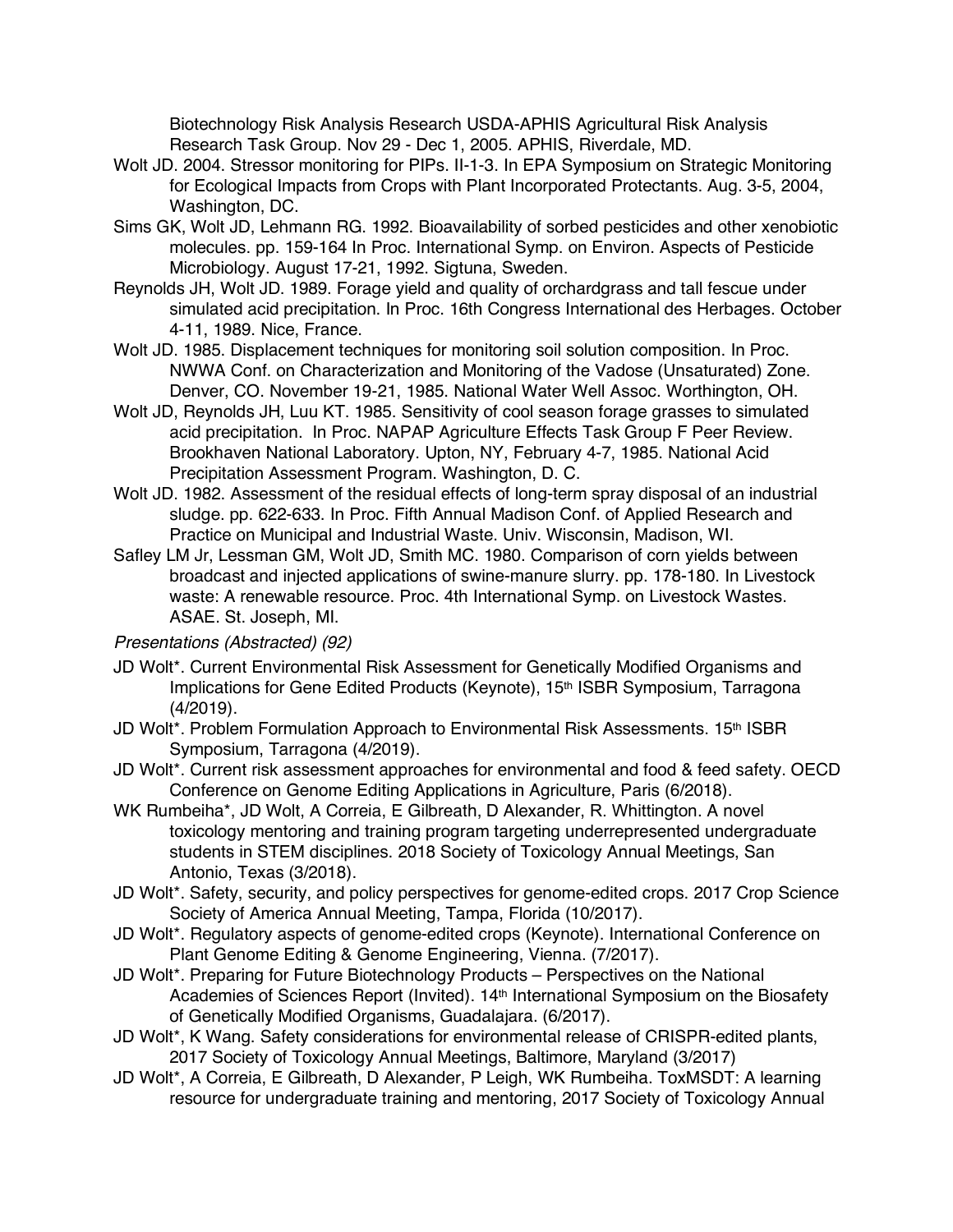Meetings, Baltimore, Maryland (3/2017)

- JD Wolt\*, B Yang, K Wang, MH Spalding. Regulatory aspects of genome-edited crops, PS-6, World Congress on In Vitro Biology, 10-14 Jun 2016, San Diego, California, *In Vitro Cell Dev Biol – Animal* 52(Suppl1):S3 (6/2016).
- WK Rumbeiha, A Correia, D Alexander, E Gilbreath, P Leigh, JD Wolt\*. Toxicology mentoring and skills development training program, 2016 Society of Toxicology Annual Meetings, New Orleans, Louisiana (3/2016)
- JD Wolt\*. New plant technologies to address climate change: Opportunities for biotechnology innovation and challenges for regulation, p 29, Abstracts 2<sup>nd</sup> Annual South Asia Biosafety Conference, Colombo, Sri Lanka (9/2014)
- A Turganbayeva\*, TM Scott, JD Wolt. Assessing quality DNA extraction and detection for GMO compliance monitoring. Abstracts 13th IUPAC International Congress of Pesticide Chemistry, p 80, San Francisco, California (8/2014)
- JD Wolt\*. Balancing the risks and benefits of food innovation: Regulatory and public perceptions, 1674. Entomology Society of America 60th Annual Meeting, Knoxville, Tennessee (11/2012)
- JE Delgado\*, JD Wolt. Risk of fumonisin B1 toxicity in pigs: A comparative analysis of Bacillus thuringiensis (Bt) corn and non-Bt corn by using quantitative dietary exposure assessment modeling, 1490. Society of Toxicology 51st Annual Meeting, San Francisco, CA. Toxicological Sciences, 126 (Supplement 1): 321. (3/2012)
- JD Wolt\*. The context for environmental risk assessment of GM crops. 12<sup>th</sup> International Symposium on the Biosafety of Genetically Modified Organisms. Saint Louis, MO (09/2012)
- AJ Kenny\*, JD Wolt. Determining persistence and ecological implications of maize-expressed transgenic endo-1,4-β-D-glucanase in agricultural soils. The Fourth International Conference, Enzymes in the Environment: Activity, Ecology and Applications. Bad Nauheim, Germany (07/2011)
- RM Yennamalli\*, JD Wolt, AJ Rader, TZ Sen. Sequence, structure and dynamics analysis of thermostability in endoglucanases. Biophysical Journal 100 (3, Supplement 1):536a (02/02/2011)
- H Tran\*, J Wolt, E Yu. Characterization of the crystal of protein CTB and protein-environmental ligand complexes by using X-ray diffraction. T-331. American Crystallographic Association Annual Meeting, Chicago, IL (07/2010)
- RM Yennamalli\*, JD Wolt, TZ Sen. Origins of thermophilicity in endoglucanases. Biophysical Journal 98 (3, Supplement 1):455a (01/2010)
- JD Wolt\*. Risk and safety paradigms for genetically modified crops. National Seminar on Genetically Modified Crops: Status, Issues and Awareness, Jalgaon, India (1/2009)
- JD Wolt\*. Quantitative risk assessment for genetically modified crops. National Seminar on Genetically Modified Crops: Status, Issues and Awareness, Jalgaon, India (1/2009)
- JD Wolt\*, T Sen, MA Tabatabai, H Tran. Experimental approaches for determining environmental fate of transgenic plant proteins. Entomological Society of America Annual Meeting, Reno NV (11/2008)
- L Rodriguez\*, AL Carriquiry, AP Correia, S Hurd, H Jensen, A O'Connor, JD Wolt. Enabling graduate learning in risk analysis. Abstracts of the 54th Annual Conference, National Association of College Teachers of Agriculture (NACTA), Logan, UT (6/2008)
- JD Wolt\*. Framework for environmental risk assessment of GM crops: Problem formulation as an essential first step. Convention on Biodiversity, COP 9 MOP 4, Bonn, Germany (5/2008)
- M Kim\*, JD Wolt. Probabilistic exposure assessments for cadmium in various foods. Society for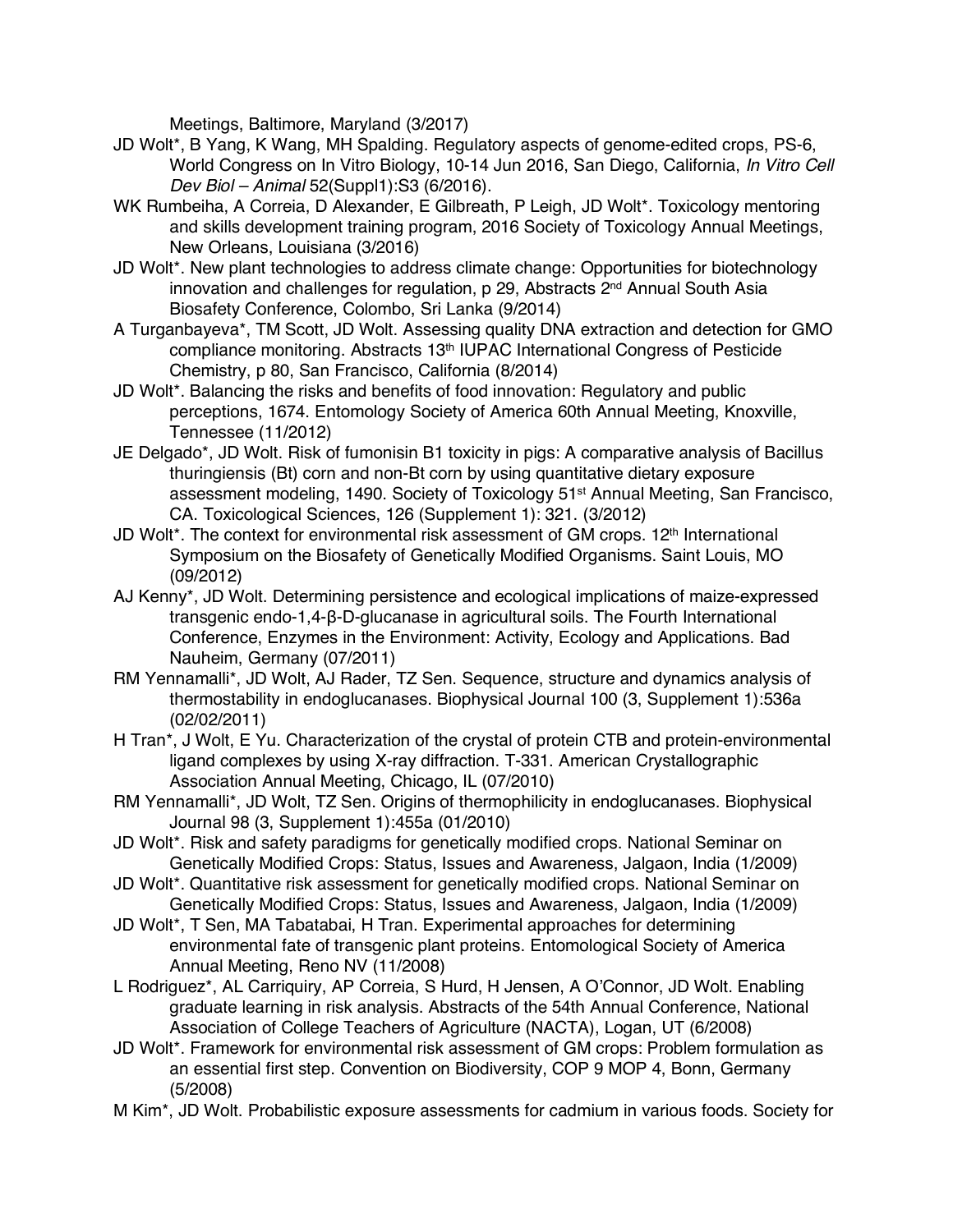Risk Analysis. San Antonio TX (12/2007)

- JD Wolt\*, S. Olin. Problem formulation for environmental risk assessment of genetically modified crops. Society for Risk Analysis. San Antonio TX (12/2007)
- H Kosaki\*, J Wolt, JR Coats. Environmental studies on the fate of pharma proteins produced in transgenic corn. 232nd National Meeting, American Chemical Society. San Francisco, CA. (09/2006)
- JR Coats\* K Prihoda, H Kosaki, JD Wolt. Environmental chemistry of gene products from GMO crops: Aquatic systems. 27th Annual Meeting, Society of Environmental Toxicology and Chemistry North America. Montreal, Quebec, Canada. (11/2006)
- H Kosaki\*, JD Wolt, JR Coats. Environmental studies on the fate of pharma proteins produced in transgenic corn. 27th Annual Meeting, Society of Environmental Toxicology and Chemistry North America. Montreal, Quebec, Canada. (11/2006)
- J Romeis\*, D Bartsch, F Bigler, M. Candolfi, MMC Gielkens, SE Hartley, RL Hellmich, JE Huesing, PC Jepson, R Layton, H Quemada, A Raybould, RI Rose, J Schiemann, MK Sears, AM Shelton, J Sweet, Z Vaituzis, JD Wolt. Moving through the tiered and methodological framework for non-target arthropod risk assessment of transgenic insecticidal crops. 9th International Symposium on the Biosafety of Genetically Modified Organisms. Jeju Island, South Korea. (09/2006)
- DE Herzmann\*, J Wolt, R Arritt, M Westgate, S Goggi. Modeling out crossing probabilities for maize in Iowa. Annual Meetings Agronomy Society of America. Indianapolis, IN. (11/2006)
- JD Wolt\*. Exposure assessment and mitigation practices to manage trait presence. Chinese Academy of Sciences First International Forum on Agricultural GMOs. Beijing, China. (09/2006)
- JD Wolt\*. Establishing an environmental risk assessment paradigm for genetically modified organisms. Annual Meeting, Society for Risk Analysis. Baltimore, MD. (12/2006)
- JD Wolt\*. Confinement Systems Analysis. BIGMAP Symposium. Iowa State University. (04/2005)
- JD Wolt\*. Global regulatory perspectives regarding transgenic crop risks to non-target insects: The case of Cry1F maize and butterflies. Western Palearctic Regional Section Workshop on Ecological Impact of GMOs. University of Lleida. (06/2005)
- JD Wolt\*. Assessing the risks of biotech foods, at the symposium, Science-based Risk Assessment of Biotech Products. AACC International. Orlando FL. (09/2005)
- JD Wolt\*. Quantitative approaches for nontarget organism risk assessment. Entomol. Soc. Amer., No. Cen. Br. Ann. Meeting. Kansas City, KS. (03/2004)
- L Tagliani\*, I Gatti, R Herman, V Kariagin, G Legis, J Mattsson, A Phillips, P Song, J Wolt. WideStrike\* cotton: Health and safety assessment of transgenic Cry1F/Cry1Ac Cotton. 8th International Symposium Biosafety GMOs. Montpellier France. (09/2004)
- JD Wolt\*, Y-Y Shyy, P Christensen, KS Dormin, M Misra. Confinement of GMOs from the Perspective of quantitative exposure assessment. 8th International Symposium Biosafety GMOs. Montpellier France. (09/2004)
- JD Wolt\*. Monitoring to verify confinement. USDA Workshop on Confinement of Genetically Engineered Crops During Field Testing, 13 – 15 Sep 2004. USDA-APHIS-BRS, Riverdale, MD. (9/2004)

https://www.aphis.usda.gov/brs/confine\_workshop/wolt\_abstract.pdf

- JD Wolt\*. Non-target insect testing within a risk assessment framework. Entomol. Soc. Amer. Ann. Meeting. Salt Lake City, UT. (11/2004)
- G Shan\*, RA Herman, J. Wolt, D Weston, LM Mayer. Invertebrate digestive fluids for soil Bt protein extraction. Amer. Chem. Soc. Ann. Meeting. Philadelphia, PA. (08/2004)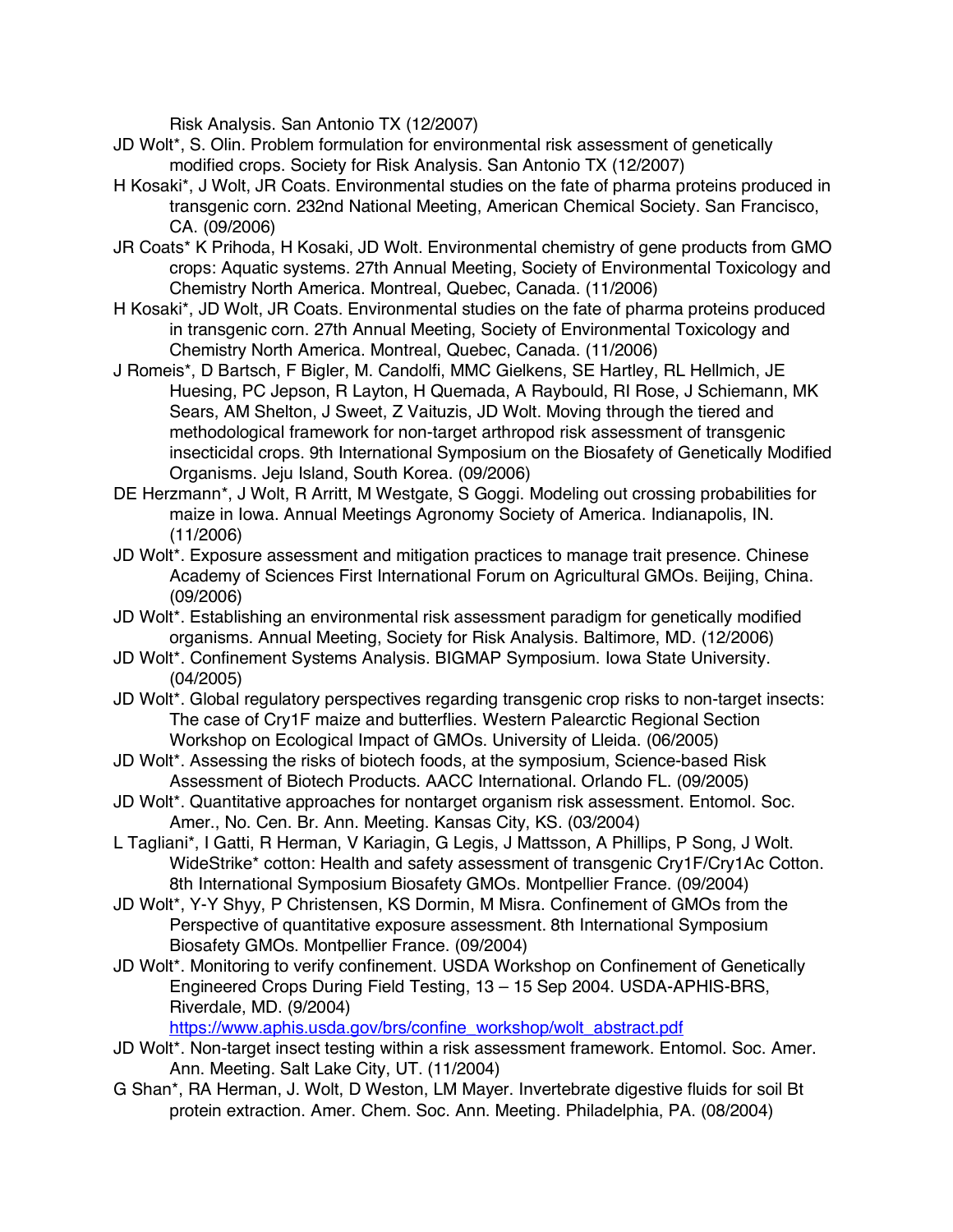- TD Landry\*, M Bartels, L Chew, J Davis, N Frawley, SJ Stelman, J Thomas, J Wolt, S Young, DS Hanselman. Safety evaluation of an α-amylase enzyme preparation derived from the Archaeal genus Thermococcales as expressed in Pseudomonas fluorescens biovar I. Abstr. 42nd Annual Meeting of the Society of Toxicology, March 9-13, 2003, Salt Lake City, Utah. Toxicological Sciences 72 (1):1218 Suppl. S. (3/2003)
- JD Wolt\*. Assessing the risks and benefits of genetically-modified plants. Annual Meeting of the Central Region, AOAC, 28-29 October 2002, Indianapolis, IN. (10/2002)
- J Wolt\*, P Song, B Chen. 2002. Risk analysis paradigms for plant biotechnology. p. 281 In Proceedings of the 7th International Symposium on the Biosafety of Genetically Modified Organisms, October 10-16, 2002, Beijing, China. (10/2002)
- JD Wolt, T Meade\*, PG Bystrak, RKD. Peterson. Characterizing the impact of Bt corn pollen on non-target lepidopteran species using a risk assessment framework. Annual Meeting North Central Branch, Entomol. Soc. Amer., 25-28 Mar 2001, Ft. Collins, Colorado. (3/2001)
- JD Wolt\*, T Meade, PG Bystrak, RKD Peterson. Characterizing the impact of Bt corn pollen on non-target Lepidopteran species using a risk assessment framework. Entomological Society of America Annual Meeting, December 3-6, 2000, Montreal, Quebec. (12/2000)
- JD Wolt\*, T Meade, PG Bystrak, RKD. Peterson. A quantitative approach for assessing transgenic pollen risk to non-target insects. ESF/AIGM Workshop on the Environmental Implications of Genetically Modified Plants with Insect Resistance Genes, 29 - 30 September 2000, Bern, Switzerland. (9/2000)
- JD Wolt\*, M Russell, D Laskowski. Activities of the FIFRA Model Validation Task Force. ACS 217th National Meeting, Div. Agrochemicals Abstr. 21-25 Mar 99. Anaheim, CA. (3/1999)
- NN Poletika\*, JD Wolt. The role of modeling for addressing FQPA issues. ACS 217th National Meeting, Div. Agrochemicals Abstr. 21-25 Mar 99. Anaheim, CA. (3/1999)
- IJ van Wesenbeeck\*, JD Wolt, JA Knuteson, PL Havens. Role of simulation modeling in addressing the leaching potential of pesticides. ACS 216th National Meeting, Div. Agrochemicals Abstr. 23-27 Aug 98, Boston, MA. (8/1998)
- JD Wolt\*, JM Zabik. Interpreting pesticide mobility for prospective ground water studies. American Geophysical Union, Abstr. 1998 Spring Meeting, 26-29 May 98, Boston, MA. (5/1998)
- JD Wolt\*, HP Nelson, Jr., CB Cleveland, RD Jones. Using pesticide biodegradation information for regulatory decision-making. Agron. Abstr. 90:337. (11/1998)
- RF Turco\*, JD Wolt. 1996. Uncoupling the fate of picloram in soil: Sorption and biodegradation. Abstr. Annual Meetings Am. Soc. Microbiol.
- JD Wolt\*, PL Havens, DA Laskowski. 1995. Using laboratory-derived environmental fate data at the regional scale. Agron. Abstr. 87.
- JD Wolt,\* JK Smith, GK Sims. 1995. Dynamics of cloransulam-methyl sorption and degradation. Agron. Abstr. 87.
- CT Johnston\*, JD Wolt. 1995. Teaching soil chemistry from a home page. Agron. Abstr. 87.
- FR Batzer, JL Balcer, and JD Wolt\*. 1995. Degradation of 1,3-dichloropropene in aerobic soils. ACS Div. Agrochemicals Abstr. 20-25 Aug 95. Chicago, IL.
- JD Wolt\*. 1994. Dynamic expression of concurrent sorption-degradation of complex organic molecules in soil, sediments, and sludges. ACS Div. Environ. Chem. Extended Abstr. 21-26 Aug 94. Washington, D. C.
- S Erhardt-Zabik\*, JD Wolt. 1994. Design and interpretation of anaerobic aquatic metabolism studies. Weed Sci. Soc. Am. Abstr. 34.
- JD Wolt\*, JD Schwake, FR Batzer, SM Brown, LH McKendry, JR Miller, GA Roth, MA Stanga, D Portwood. 1992. Anaerobic aquatic degradation of flumetsulam. ACS Div. Environ.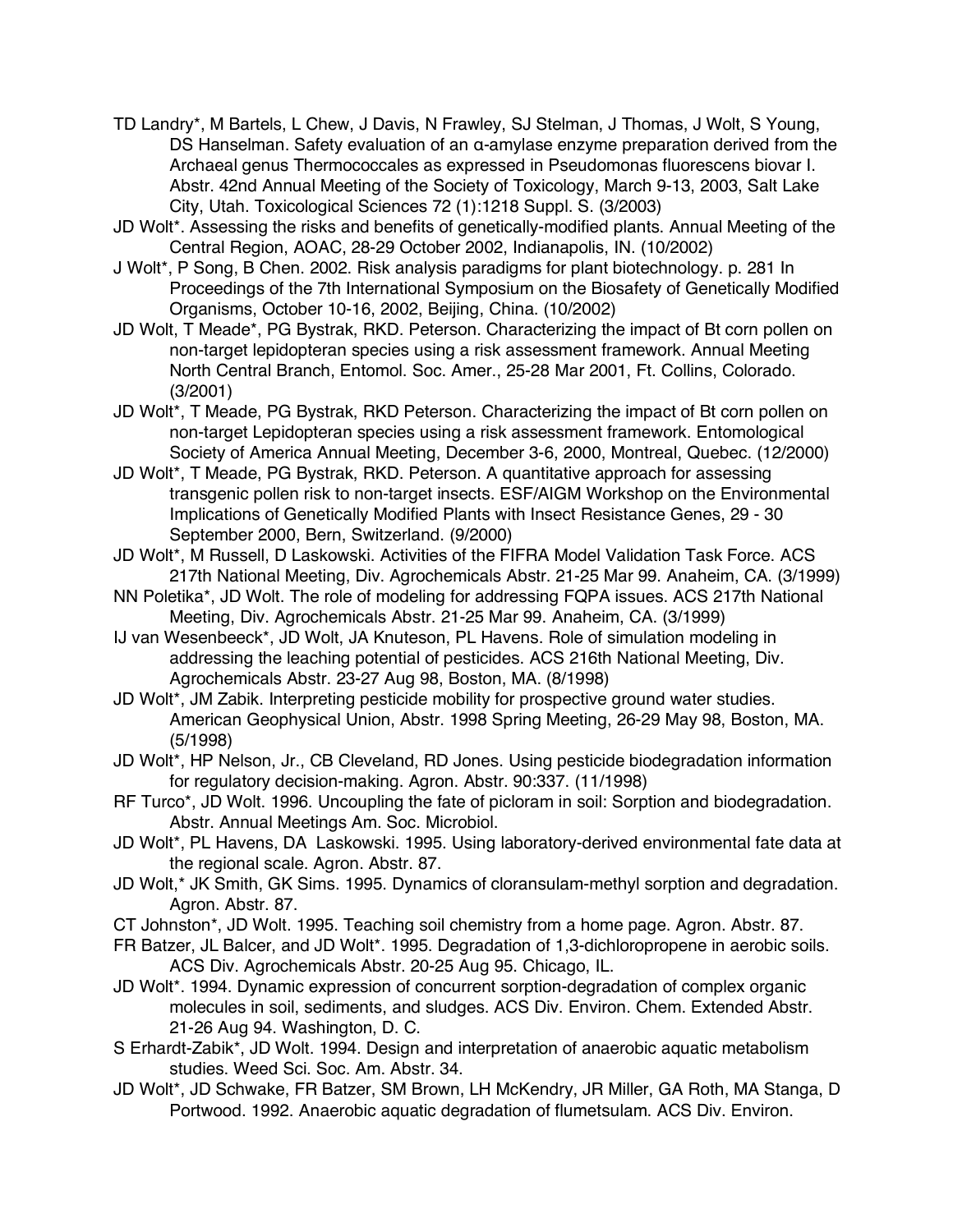Chem. Extended Abstr. 5-10 Apr 92. San Francisco.

- AA Vass\*, WM Bass, JD Wolt, JE Foss, JT Ammons. 1991. Time since death determinations of human cadavers: I. Utilizing volatile fatty acids in soil solution. 43nd Annual Meeting of the American Academy of Forensic Sciences.
- AA Vass\*, WM Bass, JD Wolt, A Galloway. 1991. Time since death determinations of human cadavers: II. Utilizing inorganic indicators in soil solution. 43nd Annual Meeting of the American Academy of Forensic Sciences.
- JD Wolt\*, NV Hue, RL Fox. 1990. Sulfate sorption-desorption characteristics of three sulfurretentive Hydrandepts from Hawaii. Agron. Abstr. 82:214.
- AI Ononye\*, JD Wolt, JG Graveel. 1989. A simplified procedure for measurement of Henry's law constant. 19th International Symposium on Environmental Analytical Chemistry. 22-24 May 1989. Jekyll Island, GA. U.S.E.P.A. Athens, GA.
- DS Walker, JD O'Dell\*, JD Wolt, GN Rhodes, Jr, JG Graveel. 1989. A tractor-mounted sampler for obtaining large undisturbed soil columns for leaching studies. Weed Sci. Soc. Am. Abstr. 29.
- MK Amin\*, GN Rhodes Jr, JD Wolt, JG Graveel. 1989. Wheat straw influence on soil reception of imazaquin. Proc. South Weed Sci. Soc. 42.
- JD O'Dell\*, JD Wolt, JG Graveel, GN Rhodes, Jr. 1989. Transport of imazethapyr in undisturbed soil columns. Abstr. Southern Assoc. Agric. Scientists.
- AI Ononye\*, JG Graveel, JD Wolt. 1988. Henry's law and the partitioning of naphthalene in soil. Agron. Abstr. 80:44.
- SD Hardin\*, DD Howard, JD Wolt. 1989. Critical soil phosphorus of a low-P loess-derived soil as affected by storage temperature. Agron. Abstr. 80:238.
- DA Wysocki\*, DD Tyler, JD Wolt. 1988. Loess properties and their relation to fragipan formation in West Tennessee. Agron. Abstr. 80:269.
- GN Rhode, Jr\*, JD Wolt, JG Graveel. 1988. Effect of incorporated wheat residue on imazaquin in soil solution. Proc. South. Weed Sci. Soc. 41:354.
- AI Ononye\*, JG Graveel, JD Wolt. 1987. A mechanistic study of the reactions of benzidine with humic acids and quinones. Agron. Abstr. 79:189.
- P Qian\*, JD Wolt, DD Tyler. 1987. Soil solution composition as influenced by continuous no-till versus conventional tillage management. Agron. Abstr. 79:244.
- JH Reynolds\*, JD Wolt. 1987. Forage yield and quality of tall fescue under simulated acid precipitation. Agron. Abstr. 79:120.
- J Wolt\*. 1987. Agriculture and threats in groundwater. Pg. 12. In Groundwater: Tennessee's Hidden Asset. Abstr. Conf. May 6-7, 1987. Nashville, TN. Tennessee Dept. Health and Environment.
- J Wolt\*. 1987. Soil Solution A simple Basic program for teaching thermodynamic equilibria modeling. Agron. Abstr. 79:50.
- FL Allen\*, HL Bhardwaj, JD Wolt, GM Lessman. 1987. Predicting yield responses of soybean cultivars to acid precipitation from measured yield responses of their ancestral lines exposed to simulated acid rain. National Atmospheric Deposition Program Technical Comm. Meeting Abstr. NADP/NTN Coordinator's Office. Fort Collins, CO.
- GW Haun\*, JD Wolt, JH Reynolds. 1986. Soil solution composition as influenced by acid rainfall in a field environment. Agron. Abstr. 78:31.
- JH Reynolds\*, JD Wolt, KT Luu. 1986. Forage quality and yield of orchard grass subjected to simulated acid precipitation. Agron. Abstr. 78:121.
- Ononye, A. I., J. G. Graveel, and J. D. Wolt. 1986. Determination of benzidine in displaced soil solution by HPLC. Agron. Abstr. 78:34.
- KT Luu, JD Wolt\*, JH Reynolds. 1984. Effects of simulated acid precipitation on cool season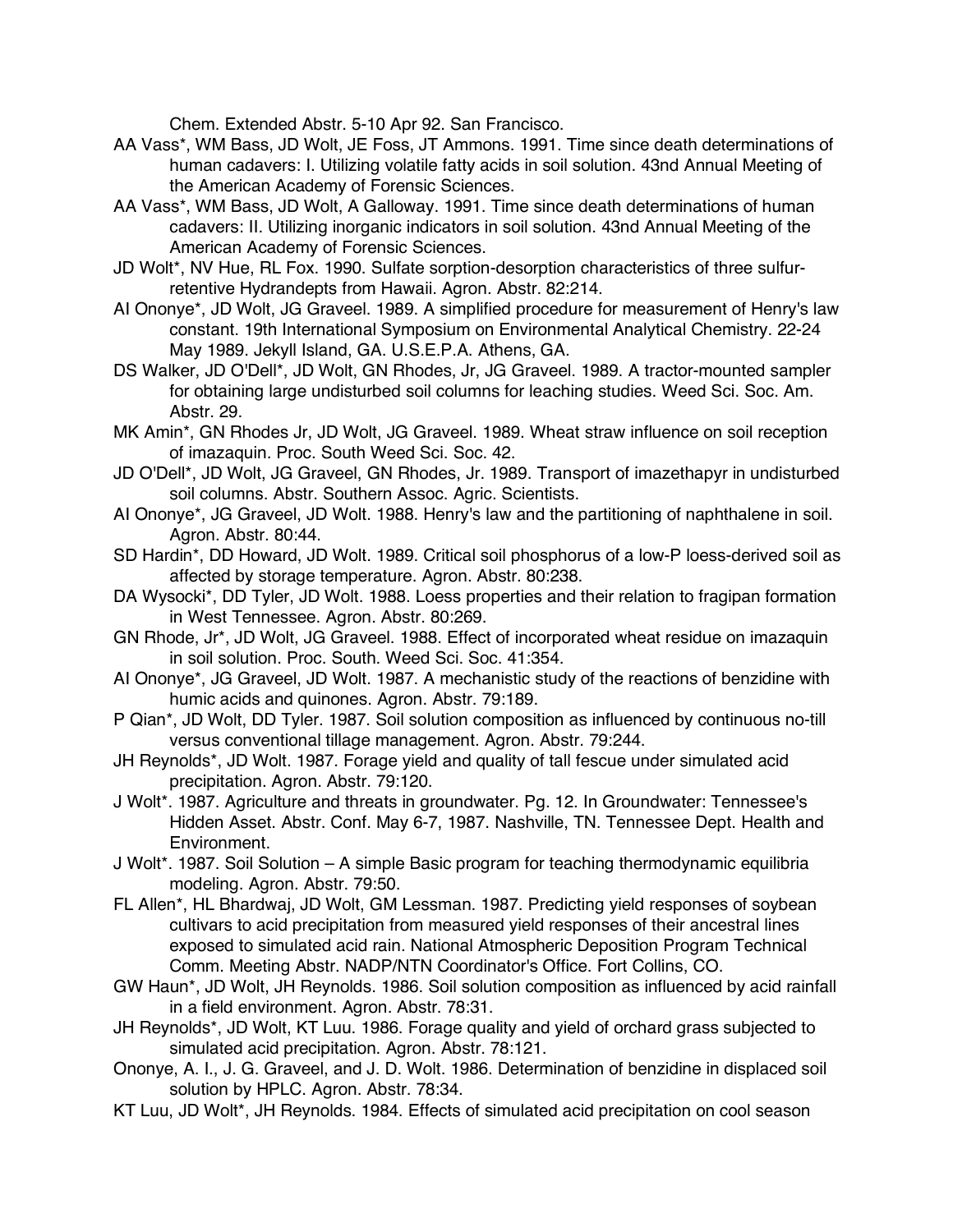forage grasses. Annual meetings, National Atmospheric Deposition Program.

- JD Wolt\*, JG Graveel. 1984. A rapid routine method for obtaining soil solution using a combination of vacuum and displacement. Agron. Abstr. 76:181.
- JH Reynolds\*, JD Wolt. 1984. Effects of long-term sulfur fertilization of a fescue sod on plant and soil sulfur distribution. Agron. Abstr. 76:218.
- KT Luu\*, JD Wolt, JH Reynolds. 1984. Effects of simulated acid precipitation on germination and growth of cool season forage grasses. Agron. Abstr. 76:131.
- MH Wolfe\*, JM Kelly, JD Wolt. 1983. The influence of stem flow on the distribution of soil sulfate-S around the base of two tree species. Agron. Abstr. 75:212.
- FJ Sikora\*, JD Wolt. 1983. Effects of a cadmium- and zinc-amended sludge on yield and Cd-Zn uptake of corn. Agron. Abstr. 75:40.
- FJ Sikora\*, JD Wolt, LM Safley, Jr. 1981. Yield, nitrogen assimilation, and zinc uptake of corn as affected by land-applied municipal sewage sludge. Agron. Abstr. 73:34.
- JD Wolt\*, LM Safley, Jr. 1981. Residual effects of long-term spray field disposal of an industrial waste upon soil fertility and crop growth. Agron. Abstr. 73:37.
- JD Wolt\*, DA Lietzke, B Nwadialo. 1980. Kaolinite, gibbsite, and K-mica distribution in soils subjected to acid sulfate weathering. Agron. Abstr. 72:215.
- JD Wolt\*, F Adams. 1980. The effect of rooting and fruiting zone calcium upon Florunner peanuts. Agron. Abstr. 70:165.
- *Internal Reports and Submissions (50)*

*Dow AgroSciences*

- Narva, K. E., Schnepf, H. E., Nygaard, L. R., and Wolt, J. D. 2003. Cry34/35 Protein Distribution and Familiarity. GH-C 5702.
- Gatti, I., Tagliani, L., and Wolt, J. 2003. B.t. Cry1Ac Insect-Resistant Cotton Event 3006-210-23 Premarket Biotechnology Notice (PBN).
- Gatti, I., Hunst, P., Iamauti, M., Tagliani, L., Pellow, J., Storer, N., Wolt, J. 2003. Petition for Determination of Non-Regulated Status B.t. Cry1Ac Insect-Resistant Cotton Event 3006- 210-23.
- Gatti, I., Tagliani, L., and Wolt, J. 2003. B.t. Cry1F Insect-Resistant Cotton Event 281-24-236 Premarket Biotechnology Notice (PBN).
- Gatti, I., Hunst, P., Iamauti, M., Tagliani, L., Pellow, J., Storer, N., and Wolt, J. 2003. Petition for Determination of Non-Regulated Status B.t. Cry1F Insect-Resistant Cotton Event 281- 24-23.
- Zabik, J., Wolt, J., Borgmeier, D., and Storer, N. 2003. Public Interest Document for Maize-Optimized Cry1F-Protected Corn Event TC6275. GH-C
- Hunst, P., Storer, N., Tagliani, L., Green, S., Korjagin, V., Gao, Y., Schafer, B., and Wolt, J. 2003. Mycogen Seeds c/o Dow AgroSciences LLC B.t. Cry1F Event TC6275 Pre-Market Biotechnology Notice (PBN).
- Hunst, P., Bing, J., Ernest, A., Sibley, R., Storer, N., Tagliani, L., Gao, Y., Korjagin, V., Wolt, J., and Zabik, J. 2003. Application for an Extension of the Determination of Nonregulated Status for B.t. Cry1F Insect-Resistant, Glufosinate-Tolerant Maize (00-136-01p): Maize Line 6275.
- Iamauti, M., Canfield, D., Nead-Nylander, B., Pellow, J., Storer, N. and Wolt, J. 2003. Public Interest Document for Cry1F/Cry1Ac-Protected Cotton. GH-C 5635.
- Wolt, J. D. 2002. Ecological risk of cotton expressing Cry1F and Cry1Ac insecticidal crystalline proteins to non-target, beneficial, and endangered insects. GH-C 5569.
- Wolt, J. D., C. A. Conlan, and K. Majima. 2002. Risk of Herculex I corn pollen to Pale Grass Blue butterfly. GH-C 5328.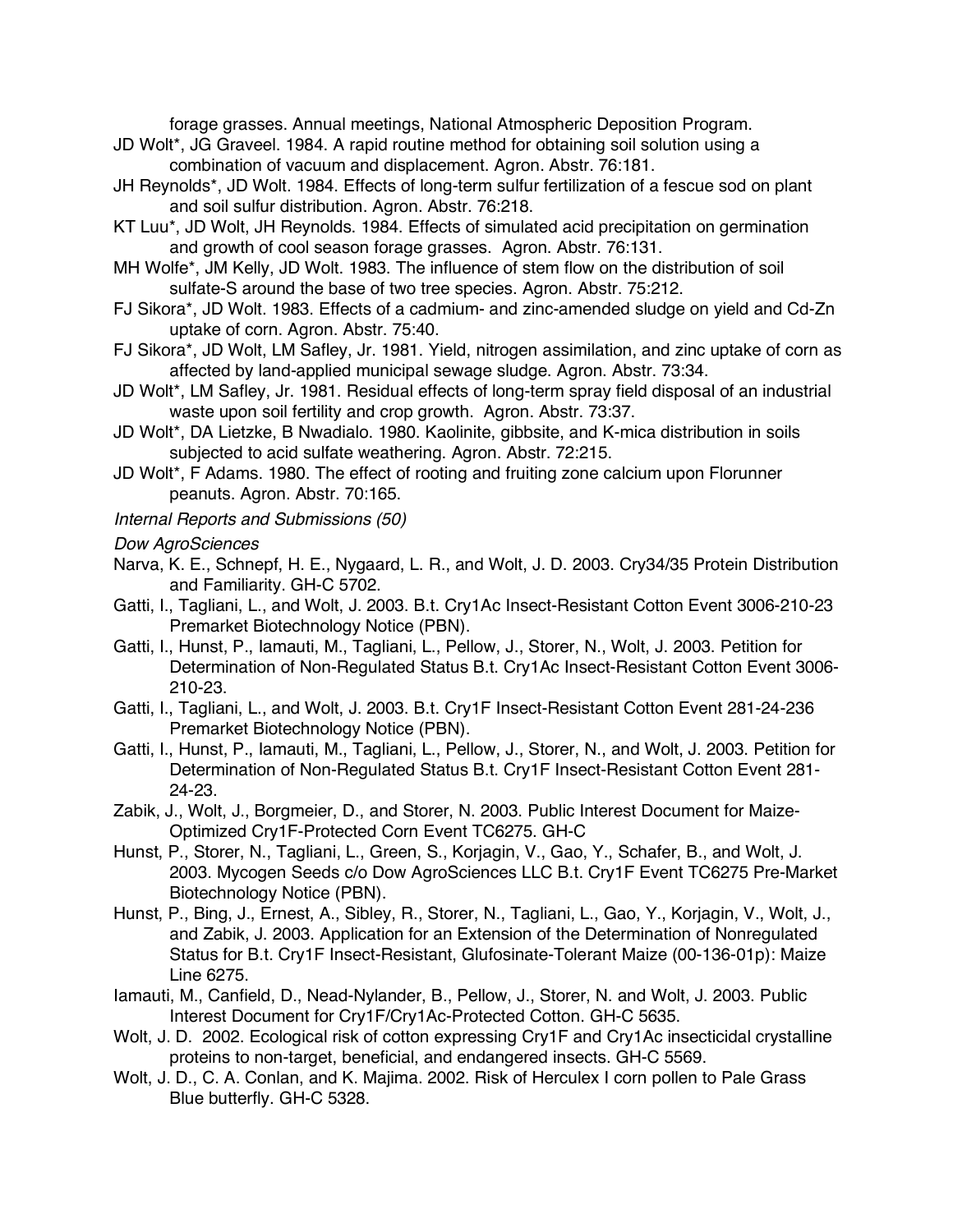- Wolt, J. D., and C. Tiu. 2001. Fenarimol ecotoxicological risk assessment for use patterns in Peru. GH-C 5229.
- Wolt, J. D., and C. A. Conlin. 2001. Non-target exposure and risk assessment for marketing of 1507 maize in Europe. GH-C 5214.
- Mayes, M. A., and J. D. Wolt. 2001. Waiver request: Fish toxicity test to assess the potential effects of maize containing Bacillus thuringiensis var. aizawai (Bt) Cry1F Insecticidal Crystal Protein (ICP) on native fish. GH-C 5016
- Wolt, J. D. 2000. Non-target exposure and risk assessment for environmental dispersal of Event 176 maize pollen. GH-C 5028.
- Wolt, J. D. 2000. Non-target exposure and risk assessment for environmental dispersal of Cry1F maize pollen. GH-C 4988.
- Wolt, J. D., B. A. Houtman, J. A. Knuteson, J. M. Zabik, I. J. van Wesenbeeck, P. L. Havens, and N. N. Poletika. 1998. A regionally-based aggregate exposure assessment for 1,3-D. GH-C 4572.
- Rao, K. S., D. E. Barnekow, J. D. Wolt, W. T. Stott and L. L. Calhoun. 1998. Temporary tolerance petition for 1,3-dichloropropene residues in grapes. GH-C 4600.
- Wolt, J. D., and V. L. Patterson. 1997. Kinetics and Products of XR-350 Degradation in Soil. GH-C 4462.
- Wolt, J. D. 1997. Aquatic risk assessment for tebuthiuron use within Queensland. GH-C 4214.
- Wolt, J. D., T. E. Weglarz, J. Wright, P. L. Havens, and S. L. Ray. 1997. Triclopyr non-target plant risk assessment. GH-C 4357.
- Wolt, J.D. 1997. Ground and surface water exposure assessment for triclopyr. GH-C 4350.
- Shackleford, D. D. and J. D. Wolt. 1997. Aerobic degradation and sorption probe study of XR-228 in soils. GH-C 4313.
- Schnelle, K. D., R. F. Turco, and J. D. Wolt. 1996. Understanding triazolopyrimidine soil behavior: Modeled approaches for DE-564. MISL 92-6.
- Wolt, J. D. 1996. Environmental fate of ethalfluralin. GH-C 3846.
- Skinner, W. and J. D. Wolt. 1996. Laboratory volatility of [14C]-trifluralin formulated as an emulsifiable concentrate and as granules. ENV95132.
- Wolt, J. D. 1995. Anaerobic aquatic metabolism of [14C]triethylamine. GH-C 3729.
- Wolt, J. D., T. Esser, K. Shepler, and L. Ruzo. 1993. Aerobic aquatic metabolism of [14C]DE-498 in Canadian pond water and sediment: Results through one-year. GH-C 3167.
- Smith, J. K. and J. D. Wolt, and G. K. Sims. 1993. A kinetic study of XDE-565 sorption and degradation on sixteen soils. GH-C 3095.
- Wolt, J. D., J. K. Smith, and G. K. Sims. 1993. Aerobic metabolism of 14C-(Phenyl)- and (Pyrimidine)-XDE-565 in two soils. GH-C 3081.
- Smith, J. K. and J. D. Wolt. 1993. A preliminary environmental fate profile and ecotoxicity assessment for XR-580. GH-C 2985.
- Wolt, J. D. and D. L. Holbrook. 1993. Preliminary evaluation of the environmental chemistry of NC-324 and NC-350. GH-C 3035.
- Wolt, J. D., K. Shepler, and L. Estigoy. 1993. Aged leaching of [14C]DE-498 in two field soils. GH-C 3024.
- Wolt, J. D., K. Shepler, and L. Estigoy. 1992. Aged leaching of [14C]DE-498 in a Canadian field soil. GH-C 2888.
- Wolt, J. D., T. Esser, K. Shepler, and L. Ruzo. 1992. Aerobic aquatic metabolism of [14C]DE-498 in Canadian pond water and sediment. GH-C 2887.
- Havens, P. L. and J. D. Wolt. 1992. Environmental fate summary and leaching assessment of methyl 2-(4-((3-fluoro-5-trifluoromethyl)-2-pyridinyl)oxy)phenoxy-propanoate: XRD-485- ME (R/S) and XRD-536-ME (R). GH-C 2685.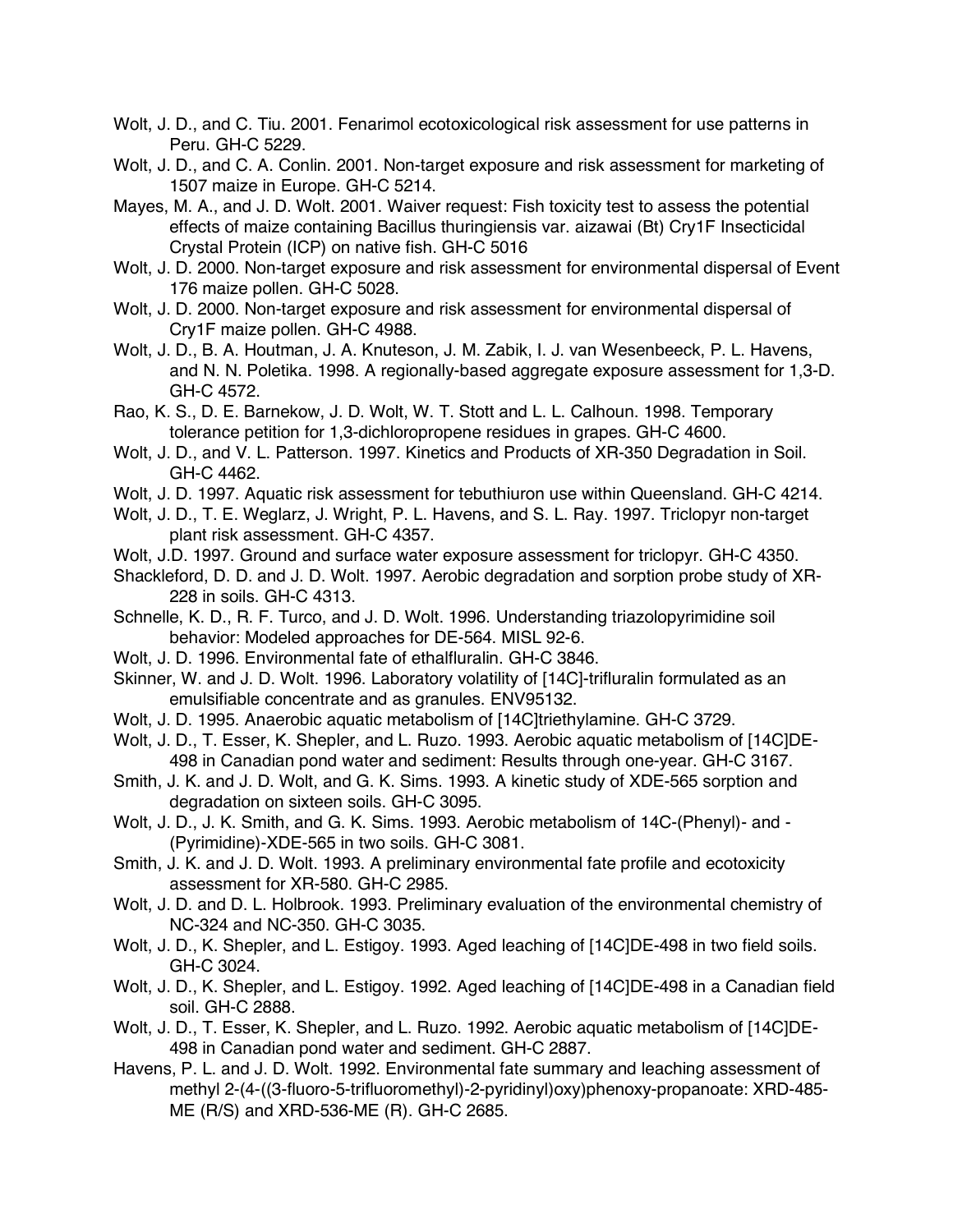- Wolt, J. D., J. D. Schwake, F. R. Batzer, S. M. Brown, L. H. McKendry, J. R. Miller, G. A. Roth, and M. A. Stanga. 1991. Anaerobic aquatic metabolism of XRD-498 [N-(2,6 difluorophenyl)-5-methyl-(1,2,4)triazolo(1,5-a)pyrimidine-2-sulfonamide]. GH-C 2549.
- Wolt, J. D., K. Woodburn, S. Chari, K. Shepler, and L. O. Ruzo. 1991. Sunlight photodegradation of [14C-pyrimidine]XRD-498 in a buffered solution at pH 5 and 7. GH-C 2548.
- Wolt, J. D., K. Woodburn, S. Chari, K. Shepler, and L. O. Ruzo. 1991. Sunlight photodegradation of [14C-aniline]XRD-498 in a buffered solution at pH 5 and 7. GH-C 2534.
- Wolt, J. D., K. Shepler, S. Chari, P. McGovern, and L. O. Ruzo. 1991. Photodegradation of [14C-aniline]XRD-498 on soil by natural sunlight. GH-C 2521.
- Wolt, J. D., K. Shepler, and V. Yung. 1991. Photodegradation of [14C-pyrimidine]XRD-498 on viable soil by natural sunlight. GH-C 2520.
- Wolt, J. D., K. Shepler, S. Chari, P. McGovern, and L. O. Ruzo. 1991. Photodegradation of [14C-aniline]XRD-498 on soil by natural sunlight. GH-C 2521.
- Wolt, J. D. 1991. Comparative soil environmental chemistry of three sulfonamides: XRD-564, XRD-565, and XRD-498. GH-C 2450.
- Wolt, J. D., R. E. Green, D. P. Schmitt, and R. C. Schneider. 1991. Efficacy and environmental fate of 1,3-dichloropropene in Hawaiian pineapple fields when applied by drip-irrigation versus shank injection: Year 1 progress report. GH-C 2620.
- Wolt, J. D., R. W. Morgan, and K. B. Woodburn. 1991. Field dissipation of triclopyr in an eastern Canadian soil following application of Garlon 4 herbicide. GH-C 2672.
- Wolt, J. D., M. S. McDonald, and J. D. Schwake. 1991. Further consideration of the environmental chemistry of XR-566. GH-C 2666.
- Wolt, J. D. and F. R. Batzer. 1990. A probe study of the environmental soil chemistry of XRD-566. GH-C 2304.
- Wolt, J. D. 1990. Soil solution chemistry: A diagnostic tool for assessment of soil environmental fate and efficacy. GH-C 2336.
- Wolt, J. D., P. A. Goodwin, T. S. Lardie, and D. L. Stanley. 1990. Enantiomer inversion of 2-(4- ((3-fluoro-5-trifluoromethyl)-2-pyridinyl)oxy) phenoxypropanoic acid: XRD-485(R/S) inversion in soil. GH-C 2406.
- Wolt, J. D. 1989. Comparative environmental soil chemistry of XRD-498, Scepter, and Pursuit. GH-C 2273.

## **External Grants and Contracts Awarded** (\$2,850,903 since 2004)

- Identifying Gaps in Public Trust and Governance Recommendations for Gene Edited Foods, USDA-NIFA-AFRI, **C Bain**, T Selfa, M Dahlstrom, D Peters, C Wolf, J Wolt, 1/18/2018 to 12/31/2020. \$494,513.
- A Data-Driven Approach to CRISPR Design for Reduced Off-Target Activity in Plant Genome Editing, USDA-NIFA-BRAG, **K Wang**, JD Wolt, DG Sashital, C Lawrence-Dill, 10/1/2016 to 9/30/2019, \$465,000
- Toxicology Mentoring and Skills Development Training Program, NIH-R25-IPERT, **WK Rumbeiha**, JD Wolt, A Correia, D Alexander, E Gilbreath, P Leigh, 3/1/2016 to 2/28/2017, \$700,772
- Meta-analysis of Enhanced Efficiency Fertilizers in Corn Systems in the Midwest, International Plant Nutrition Institute, **R Cook,** J Wolt, A Trlica, 2/1/2014 to 1/31/2015, \$30,500.
- Bolashak Presidential Scholarship Program Host Support, Republic of Kazakhstan**, J Wolt**, 9/1/2013 to 9/1/2014, \$21,950.